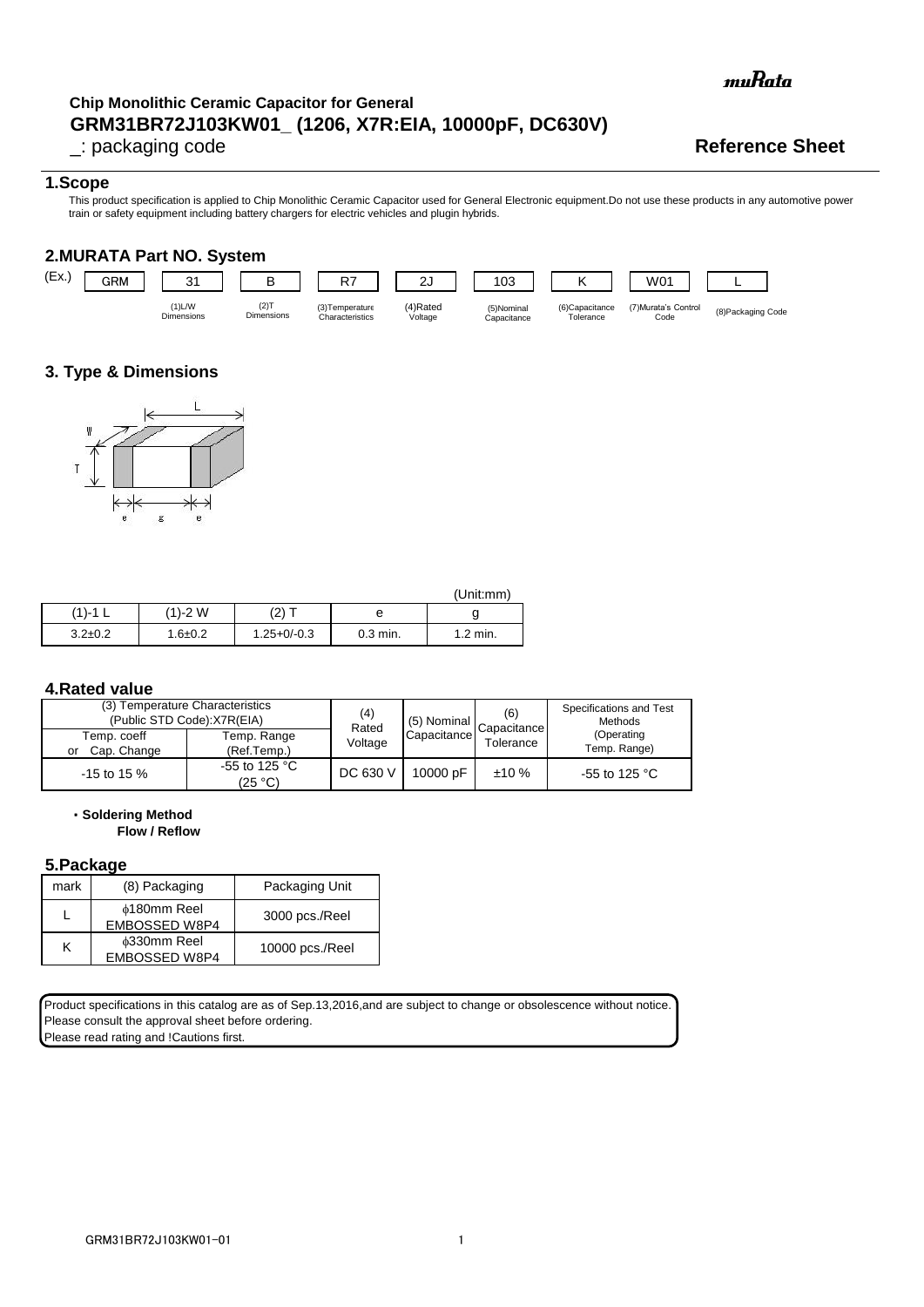## ■ Specifications and Test Methods

| No           | Item                                             |                       | Specification                                                                                       | <b>Test Method</b><br>(Ref. Standard: JIS C 5101, IEC60384)                                                                                                                                                                                                                                                                                                                             |
|--------------|--------------------------------------------------|-----------------------|-----------------------------------------------------------------------------------------------------|-----------------------------------------------------------------------------------------------------------------------------------------------------------------------------------------------------------------------------------------------------------------------------------------------------------------------------------------------------------------------------------------|
| $\mathbf{1}$ | Appearance                                       |                       | No defects or abnormalities.                                                                        | Visual inspection.                                                                                                                                                                                                                                                                                                                                                                      |
| 2            | Dimension                                        |                       | Within the specified dimensions.                                                                    | Using calipers and micrometers.                                                                                                                                                                                                                                                                                                                                                         |
| 3            | Voltage proof                                    |                       | No defects or abnormalities.                                                                        | Measurement Point<br>Between the terminations<br>÷<br><b>Test Voltage</b><br>DC945V(150% of the rated voltage)<br>Applied Time<br>$\ddot{\phantom{a}}$<br>1 to 5 s<br>Charge/discharge current: 50mA max.                                                                                                                                                                               |
| 4            | Insulation Resistance(I.R.)                      |                       | C $\geq$ 0.01µF : 100 M $\Omega \cdot \mu$ F or more<br>$C < 0.01 \mu F$ : 10000 M $\Omega$ or more | Measurement Point<br>$\mathcal{L}$<br>Between the terminations<br>Measurement Voltage :<br>DC500+/-50V<br>Charging Time<br>$\ddot{\phantom{a}}$<br>$60 + (-5s)$<br>Charge/discharge current: 50mA max.<br>Measurement Temperature: Room Temperature                                                                                                                                     |
| 5            | Capacitance                                      |                       | Shown in Rated value.                                                                               | Measurement Temperature: Room Temperature                                                                                                                                                                                                                                                                                                                                               |
| 6            | Dissipation Factor (D.F.)                        |                       | 0.025 max.                                                                                          | Measurement Frequency : 1.0+/-0.1kHz<br>Measurement Voltage<br>AC1.0+/-0.2V(r.m.s.)                                                                                                                                                                                                                                                                                                     |
| 7            | Temperature<br>Characteristics<br>of Capacitance |                       | R7 : Within +/-15%<br>(-55°C to +125°C)                                                             | The capacitance change should be measured after 5 min.<br>at each specified temp. stage.<br>Capacitance value as a reference is the value in step 3.<br>Step<br>Temperature(°C)<br>Reference Temp.+/-2<br>$\mathbf{1}$<br>$\overline{2}$<br>Min.Operating Temp. +/-3<br>$\mathbf{3}$<br>Reference Temp. +/-2<br>$\overline{4}$<br>Max.Operating Temp. +/-3<br>5<br>Reference Temp. +/-2 |
| 8            | Vibration                                        | Appearance            | No defects or abnormalities.                                                                        | ·Pretreatment<br>Perform a heat treatment at 150+0/-10°C for 1h+/-5min and then<br>let sit for 24+/-2h at room condition*.<br>Solder the capacitor on the test substrate A shown in "Complement of Test                                                                                                                                                                                 |
|              |                                                  |                       |                                                                                                     | method".                                                                                                                                                                                                                                                                                                                                                                                |
|              |                                                  | Capacitance           | Within the specified initial value.                                                                 | Kind of Vibration<br>A simple harmonic motion<br>10Hz to 55Hz to 10Hz (1min)<br>Total amplitude<br>1.5 <sub>mm</sub>                                                                                                                                                                                                                                                                    |
|              |                                                  | D.F.                  | Within the specified initial value.                                                                 | This motion should be applied for a period of 2h in each 3 mutually<br>perpendicular directions(total of 6h).                                                                                                                                                                                                                                                                           |
| 9            | Solderability                                    |                       | 95% of the terminations is to be soldered evenly and<br>continuously.                               | <b>Test Method</b><br>Solder bath method<br>÷<br>Flux<br>Solution of rosin ethanol 25(wt)%<br>÷<br>Preheat<br>80°C to 120°C for 10s to 30s<br>÷<br>Solder<br>Sn-3.0Ag-0.5Cu (Lead Free Solder)<br>$245 + (-5)$ °C<br>Solder Temp.<br>$2 + (-0.5s)$<br>Immersion time<br>÷<br>25+/-2.5mm/s.<br>÷<br>Immersing in speed                                                                   |
| 10           | Resistance<br>to                                 | Appearance            | No defects or abnormalities.                                                                        | <b>Test Method</b><br>Solder bath method<br>÷<br>Solder<br>Sn-3.0Ag-0.5Cu (Lead Free Solder)<br>÷                                                                                                                                                                                                                                                                                       |
|              | Soldering<br>Heat                                | Capacitance<br>Change | Within +/-10%                                                                                       | $260 +/-5$ °C<br>Solder Temp.<br>$10 + (-1s)$<br>Immersion time<br>$\cdot$<br>25+/-2.5mm/s.<br>$\ddot{\phantom{a}}$<br>Immersing in speed                                                                                                                                                                                                                                               |
|              |                                                  | D.F.<br>I.R.          | Within the specified initial value.<br>Within the specified initial value.                          | <b>Exposure Time</b><br>$\ddot{\phantom{a}}$<br>24+/-2h at room condition*.<br>Preheat<br>GRM/GR6/GBM/GB6 31 size max.:<br>120°C to 150°C for 1 min<br>GRM/GR6/GBM/GB6 32 size min.:                                                                                                                                                                                                    |
|              |                                                  | Voltage proof         | No defects.                                                                                         | 100°C to 120°C for 1 min<br>and 170°C to 200°C for 1 min<br>Pretreatment<br>Perform a heat treatment at 150+0/-10°C for 1h+/-5min and then                                                                                                                                                                                                                                              |
|              |                                                  |                       |                                                                                                     | let sit for 24+/-2h at room condition*.                                                                                                                                                                                                                                                                                                                                                 |

\*Room Condition : Temperature:15 to 35°C, Relative humidity:45 to 75%, Atmosphere pressure:86 to 106kPa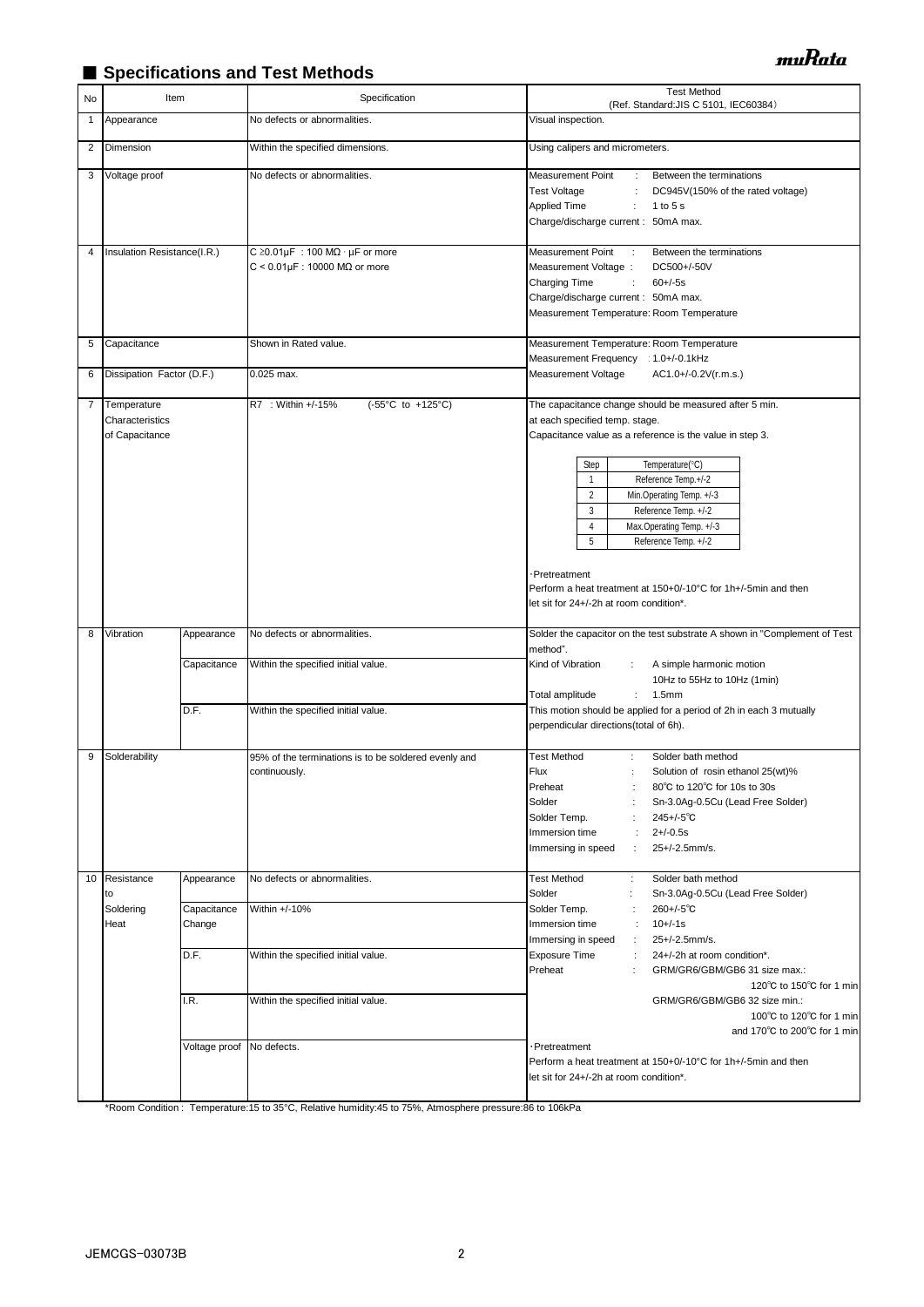| No | Item                 |                           | Specification                                                                      | <b>Test Method</b>                                                                                                                                                                                                                                                                                                                                                                                                                                                                                                                                                                                                                                                                                                                                                                                                                                                                                                                                                                                                                                                                                                                                                                                                                                           |                |                                                                                                                    |             |
|----|----------------------|---------------------------|------------------------------------------------------------------------------------|--------------------------------------------------------------------------------------------------------------------------------------------------------------------------------------------------------------------------------------------------------------------------------------------------------------------------------------------------------------------------------------------------------------------------------------------------------------------------------------------------------------------------------------------------------------------------------------------------------------------------------------------------------------------------------------------------------------------------------------------------------------------------------------------------------------------------------------------------------------------------------------------------------------------------------------------------------------------------------------------------------------------------------------------------------------------------------------------------------------------------------------------------------------------------------------------------------------------------------------------------------------|----------------|--------------------------------------------------------------------------------------------------------------------|-------------|
| 11 | Adhesive Strength    |                           | No removal of the terminations or other defect                                     |                                                                                                                                                                                                                                                                                                                                                                                                                                                                                                                                                                                                                                                                                                                                                                                                                                                                                                                                                                                                                                                                                                                                                                                                                                                              |                | (Ref. Standard: JIS C 5101, IEC60384)<br>Solder the capacitor on the test substrate A shown in "Complement of Test |             |
|    | of Termination       |                           | should occur.                                                                      | method".                                                                                                                                                                                                                                                                                                                                                                                                                                                                                                                                                                                                                                                                                                                                                                                                                                                                                                                                                                                                                                                                                                                                                                                                                                                     |                |                                                                                                                    |             |
|    |                      |                           |                                                                                    | 10N, 10+/-1s<br>Applied Direction : In parallel with the test substrate and vertical with the<br>capacitor side.                                                                                                                                                                                                                                                                                                                                                                                                                                                                                                                                                                                                                                                                                                                                                                                                                                                                                                                                                                                                                                                                                                                                             |                |                                                                                                                    |             |
| 12 | Substrate            |                           | No defects or abnormalities.                                                       |                                                                                                                                                                                                                                                                                                                                                                                                                                                                                                                                                                                                                                                                                                                                                                                                                                                                                                                                                                                                                                                                                                                                                                                                                                                              |                |                                                                                                                    |             |
|    | Bending test         |                           |                                                                                    | Solder the capacitor on the test substrate B shown in "Complement of Test<br>method".<br>Then apply the force in the direction shown in "Test Method of Substrate<br>Bending test" of "Complement of Test method".<br>Flexure<br>÷<br>1 <sub>mm</sub><br><b>Holding Time</b><br>$5 +/-1s$<br>$\ddot{\phantom{a}}$<br>Soldering Method<br>÷.<br>Reflow soldering                                                                                                                                                                                                                                                                                                                                                                                                                                                                                                                                                                                                                                                                                                                                                                                                                                                                                              |                |                                                                                                                    |             |
| 13 | Temperature          | Appearance                | No defects or abnormalities.                                                       |                                                                                                                                                                                                                                                                                                                                                                                                                                                                                                                                                                                                                                                                                                                                                                                                                                                                                                                                                                                                                                                                                                                                                                                                                                                              |                | Fix the capacitor to the supporting Test substrate A (glass epoxy board)                                           |             |
|    | Sudden Change        |                           |                                                                                    |                                                                                                                                                                                                                                                                                                                                                                                                                                                                                                                                                                                                                                                                                                                                                                                                                                                                                                                                                                                                                                                                                                                                                                                                                                                              |                | shown in "Complement of Test method".<br>Perform the 5 cycles according to the four heat treatments                |             |
|    |                      | Capacitance               | Within +/-7.5%                                                                     | shown in the following table.                                                                                                                                                                                                                                                                                                                                                                                                                                                                                                                                                                                                                                                                                                                                                                                                                                                                                                                                                                                                                                                                                                                                                                                                                                |                |                                                                                                                    |             |
|    |                      | Change                    |                                                                                    |                                                                                                                                                                                                                                                                                                                                                                                                                                                                                                                                                                                                                                                                                                                                                                                                                                                                                                                                                                                                                                                                                                                                                                                                                                                              |                |                                                                                                                    | Time        |
|    |                      |                           |                                                                                    |                                                                                                                                                                                                                                                                                                                                                                                                                                                                                                                                                                                                                                                                                                                                                                                                                                                                                                                                                                                                                                                                                                                                                                                                                                                              | Step           | Temp. $(^{\circ}C)$                                                                                                | (min)       |
|    |                      | D.F.                      | Within the specified initial value.                                                |                                                                                                                                                                                                                                                                                                                                                                                                                                                                                                                                                                                                                                                                                                                                                                                                                                                                                                                                                                                                                                                                                                                                                                                                                                                              | $\mathbf{1}$   | Min.Operating Temp.+0/-3                                                                                           | $30+/-3$    |
|    |                      |                           |                                                                                    |                                                                                                                                                                                                                                                                                                                                                                                                                                                                                                                                                                                                                                                                                                                                                                                                                                                                                                                                                                                                                                                                                                                                                                                                                                                              | $\overline{2}$ | Room Temp                                                                                                          | $2$ to $3$  |
|    |                      |                           |                                                                                    |                                                                                                                                                                                                                                                                                                                                                                                                                                                                                                                                                                                                                                                                                                                                                                                                                                                                                                                                                                                                                                                                                                                                                                                                                                                              | 3              | Max.Operating Temp.+3/-0                                                                                           | $30 + / -3$ |
|    |                      | I.R.                      | Within the specified initial value.                                                |                                                                                                                                                                                                                                                                                                                                                                                                                                                                                                                                                                                                                                                                                                                                                                                                                                                                                                                                                                                                                                                                                                                                                                                                                                                              | $\overline{4}$ | Room Temp                                                                                                          | $2$ to $3$  |
|    |                      |                           |                                                                                    | <b>Exposure Time</b>                                                                                                                                                                                                                                                                                                                                                                                                                                                                                                                                                                                                                                                                                                                                                                                                                                                                                                                                                                                                                                                                                                                                                                                                                                         |                | 24+/-2h at room condition*.<br>÷                                                                                   |             |
|    |                      | Voltage proof No defects. |                                                                                    | ·Pretreatment<br>Perform a heat treatment at 150+0/-10°C for 1h+/-5min and then<br>let sit for 24+/-2h at room condition*.                                                                                                                                                                                                                                                                                                                                                                                                                                                                                                                                                                                                                                                                                                                                                                                                                                                                                                                                                                                                                                                                                                                                   |                |                                                                                                                    |             |
| 14 | High<br>Temperature  | Appearance                | No defects or abnormalities.                                                       | Fix the capacitor to the supporting Test substrate A (glass epoxy board)<br>shown in "Complement of Test method".                                                                                                                                                                                                                                                                                                                                                                                                                                                                                                                                                                                                                                                                                                                                                                                                                                                                                                                                                                                                                                                                                                                                            |                |                                                                                                                    |             |
|    | <b>High Humidity</b> | Capacitance               | Within +/-15%                                                                      | <b>Test Temperature</b>                                                                                                                                                                                                                                                                                                                                                                                                                                                                                                                                                                                                                                                                                                                                                                                                                                                                                                                                                                                                                                                                                                                                                                                                                                      |                | $\mathbb{Z}^{\times}$<br>$40 + (-2)$ °C                                                                            |             |
|    | (Steady)             | Change                    |                                                                                    | <b>Test Humidity</b><br><b>Test Time</b>                                                                                                                                                                                                                                                                                                                                                                                                                                                                                                                                                                                                                                                                                                                                                                                                                                                                                                                                                                                                                                                                                                                                                                                                                     |                | 90% to 95%RH<br>$\ddot{\phantom{a}}$<br>500+24/-0h<br>$\mathbb{Z}$                                                 |             |
|    |                      | D.F.                      | $0.05$ max.                                                                        | Applied Voltage                                                                                                                                                                                                                                                                                                                                                                                                                                                                                                                                                                                                                                                                                                                                                                                                                                                                                                                                                                                                                                                                                                                                                                                                                                              |                | ÷.<br>DC630V(DC Rated Voltage)                                                                                     |             |
|    |                      |                           |                                                                                    | <b>Exposure Time</b><br>÷<br>24+/-2h at room condition*.                                                                                                                                                                                                                                                                                                                                                                                                                                                                                                                                                                                                                                                                                                                                                                                                                                                                                                                                                                                                                                                                                                                                                                                                     |                |                                                                                                                    |             |
|    |                      | I.R.                      | C $\geq$ 0.01µF : 10 M $\Omega \cdot \mu$ F or more                                |                                                                                                                                                                                                                                                                                                                                                                                                                                                                                                                                                                                                                                                                                                                                                                                                                                                                                                                                                                                                                                                                                                                                                                                                                                                              |                |                                                                                                                    |             |
|    |                      |                           | $C < 0.01 \mu F$ : 1000 M $\Omega$ or more                                         | Pretreatment                                                                                                                                                                                                                                                                                                                                                                                                                                                                                                                                                                                                                                                                                                                                                                                                                                                                                                                                                                                                                                                                                                                                                                                                                                                 |                |                                                                                                                    |             |
|    |                      | Voltage proof No defects. |                                                                                    |                                                                                                                                                                                                                                                                                                                                                                                                                                                                                                                                                                                                                                                                                                                                                                                                                                                                                                                                                                                                                                                                                                                                                                                                                                                              |                | Apply test voltage for 1h+/-5min at test temperature.<br>Remove and let sit for 24+/-2h at room condition*.        |             |
|    |                      |                           |                                                                                    |                                                                                                                                                                                                                                                                                                                                                                                                                                                                                                                                                                                                                                                                                                                                                                                                                                                                                                                                                                                                                                                                                                                                                                                                                                                              |                |                                                                                                                    |             |
|    | 15 Durability        | Appearance                | No defects or abnormalities.                                                       | Fix the capacitor to the supporting Test substrate A (glass epoxy board)<br>shown in "Complement of Test method".<br><b>Test Temperature</b><br>Max. Operating Temp. +/-3°C<br><b>The Story</b><br><b>Test Time</b><br>: 1000+48/-0h<br>Applied Voltage<br>DC756V(120% of the rated voltage)<br>$\mathcal{I}^{\mathcal{I}^{\mathcal{I}^{\mathcal{I}^{\mathcal{I}^{\mathcal{I}^{\mathcal{I}^{\mathcal{I}^{\mathcal{I}^{\mathcal{I}^{\mathcal{I}^{\mathcal{I}^{\mathcal{I}^{\mathcal{I}^{\mathcal{I}^{\mathcal{I}^{\mathcal{I}^{\mathcal{I}^{\mathcal{I}^{\mathcal{I}^{\mathcal{I}^{\mathcal{I}^{\mathcal{I}^{\mathcal{I}^{\mathcal{I}^{\mathcal{I}^{\mathcal{I}^{\mathcal{I}^{\mathcal{I}^{\mathcal{I}^{\mathcal{I}^{\mathcal$<br>Charge/discharge current: 50mA max.<br><b>Exposure Time</b><br>$\mathcal{I}^{\mathcal{I}^{\mathcal{I}^{\mathcal{I}^{\mathcal{I}^{\mathcal{I}^{\mathcal{I}^{\mathcal{I}^{\mathcal{I}^{\mathcal{I}^{\mathcal{I}^{\mathcal{I}^{\mathcal{I}^{\mathcal{I}^{\mathcal{I}^{\mathcal{I}^{\mathcal{I}^{\mathcal{I}^{\mathcal{I}^{\mathcal{I}^{\mathcal{I}^{\mathcal{I}^{\mathcal{I}^{\mathcal{I}^{\mathcal{I}^{\mathcal{I}^{\mathcal{I}^{\mathcal{I}^{\mathcal{I}^{\mathcal{I}^{\mathcal{I}^{\mathcal$<br>24+/-2h at room condition*. |                |                                                                                                                    |             |
|    |                      | Capacitance<br>Change     | Within +/-15%                                                                      |                                                                                                                                                                                                                                                                                                                                                                                                                                                                                                                                                                                                                                                                                                                                                                                                                                                                                                                                                                                                                                                                                                                                                                                                                                                              |                |                                                                                                                    |             |
|    |                      | D.F.                      | 0.05 max.                                                                          | ·Pretreatment<br>Apply test voltage for 1h+/-5min at test temperature.<br>Remove and let sit for 24+/-2h at room condition*.                                                                                                                                                                                                                                                                                                                                                                                                                                                                                                                                                                                                                                                                                                                                                                                                                                                                                                                                                                                                                                                                                                                                 |                |                                                                                                                    |             |
|    |                      | I.R.                      | C $\geq$ 0.01µF : 10 MΩ · µF or more<br>$C < 0.01 \mu F$ : 1000 M $\Omega$ or more |                                                                                                                                                                                                                                                                                                                                                                                                                                                                                                                                                                                                                                                                                                                                                                                                                                                                                                                                                                                                                                                                                                                                                                                                                                                              |                |                                                                                                                    |             |
|    |                      | Voltage proof No defects. |                                                                                    |                                                                                                                                                                                                                                                                                                                                                                                                                                                                                                                                                                                                                                                                                                                                                                                                                                                                                                                                                                                                                                                                                                                                                                                                                                                              |                |                                                                                                                    |             |
|    |                      |                           |                                                                                    |                                                                                                                                                                                                                                                                                                                                                                                                                                                                                                                                                                                                                                                                                                                                                                                                                                                                                                                                                                                                                                                                                                                                                                                                                                                              |                |                                                                                                                    |             |

\*Room Condition : Temperature:15 to 35°C, Relative humidity:45 to 75%, Atmosphere pressure:86 to 106kPa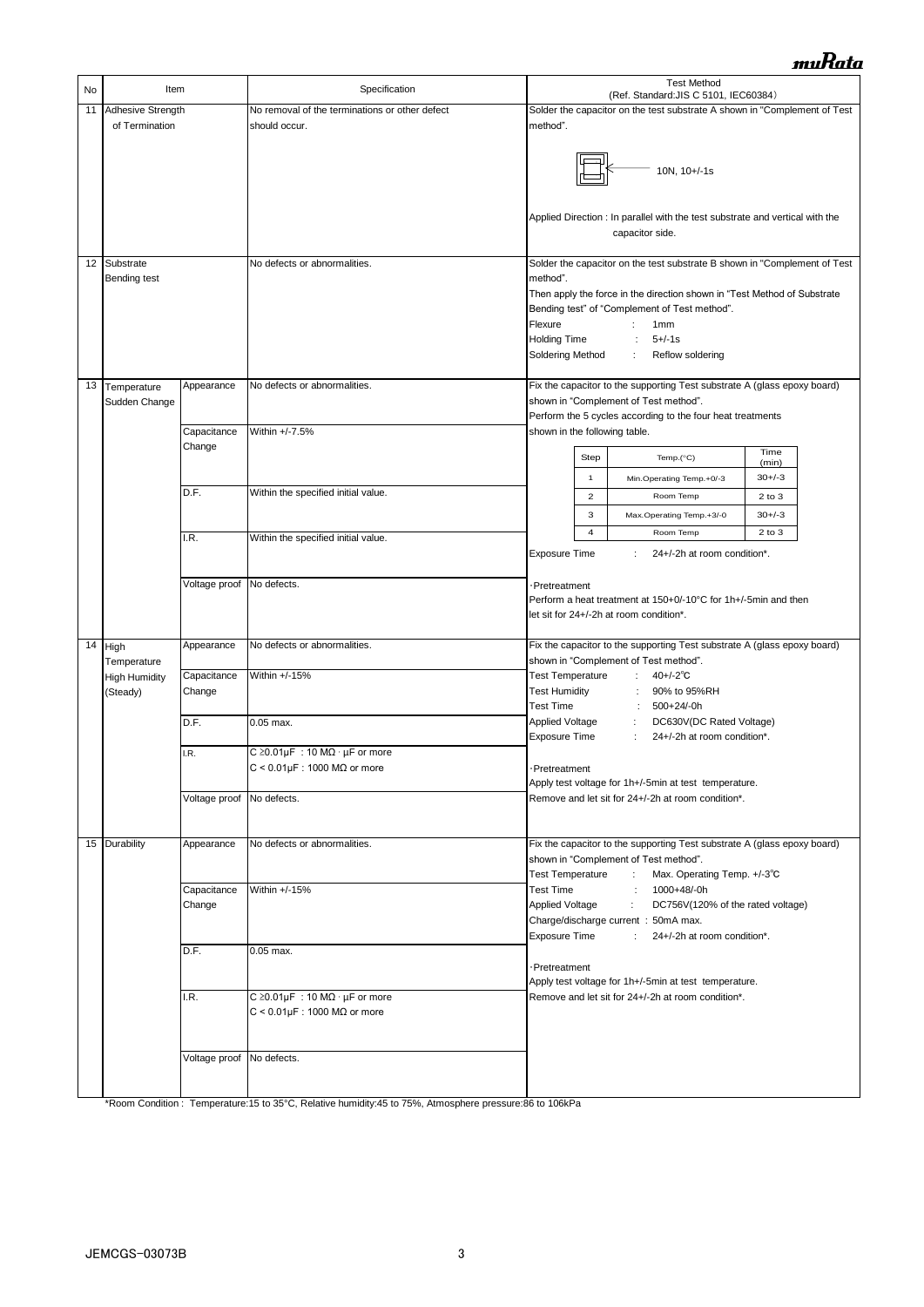#### Complement of Test Method

#### 1.Test substrate

The test substrate should be Substrate A or Substrate B as described in "Specifications and Test methods".

- The specimen should be soldered by the conditions as described below.
	- Soldering Method : Reflow soldering

Solder : Sn-3.0Ag-0.5Cu

(1) Test Substrate A

・Land Dimensions



・Material : Glass Epoxy Board ・Thickness : 1.6mm ・Thickness of copper foil : 0.035mm

| (1) Test Substrate B |  |
|----------------------|--|



|                    | Dimension of pettern (mm) |     |      |     |
|--------------------|---------------------------|-----|------|-----|
| Type               | a                         | b   | с    | d   |
| GRM/GR6/GBM/GB6 18 | 1.0                       | 3.0 | 1.2  | 1.0 |
| GRM/GR6/GBM/GB6 21 | 1.2                       | 4.0 | 1.65 | 1.0 |
| GRM/GR6/GBM/GB6 31 | 2.2                       | 5.0 | 2.0  | 1.0 |
| GRM/GR6/GBM/GB6 32 | 2.2                       | 5.0 | 2.9  | 1.0 |
| GRM/GR6/GBM/GB6 42 | 3.5                       | 7.0 | 2.4  | 1.0 |
| GRM/GR6/GBM/GB6 43 | 3.5                       | 7.0 | 3.7  | 1.0 |
| GRM/GR6/GBM/GB6 52 | 4.5                       | 8.0 | 3.2  | 1.0 |
| GRM/GR6/GBM/GB6 55 | 4.5                       | 8.0 | 5.6  | 1.0 |

Type Dimension (mm)

GRM/GR6/GBM/GB6 18 1.0 3.0 1.2<br>GRM/GR6/GBM/GB6 21 1.2 4.0 1.65

GRM/GR6/GBM/GB6 31 2.2 5.0 2.0<br>GRM/GR6/GRM/GB6 32 22 5.0 2.9

GRM/GR6/GBM/GB6 42 3.5 7.0 2.4<br>GRM/GR6/GBM/GB6 43 3.5 7.0 3.7 GRM/GR6/GBM/GB6 43 3.5 7.0 3.7 GRM/GR6/GBM/GB6 52 4.5 8.0

GRM/GR6/GBM/GB6 21

GRM/GR6/GRM/GR6 32

R6/GRM/

 $a$  b c



・Material : Glass Epoxy Board ・Thickness of copper foil : 0.035mm

#### 2. Test Method of Substrate Bending test

a) Support state (b) Test state (c)





a:+/-2 gap between support stand center and test stand **by the stand by the stand center** and test stand center

(unit : mm)

·Material of Test stand and pressure stick

 The material shoud be a metal where a remarkable transformation and the distortion are not caused even if it is pressurized. ·Pressurizing speed

The pressurizing speed is pressurized at the speed of about 1mm/s until the flexure reaches a regulated value.

Pressure stick F R5 L **Support** stand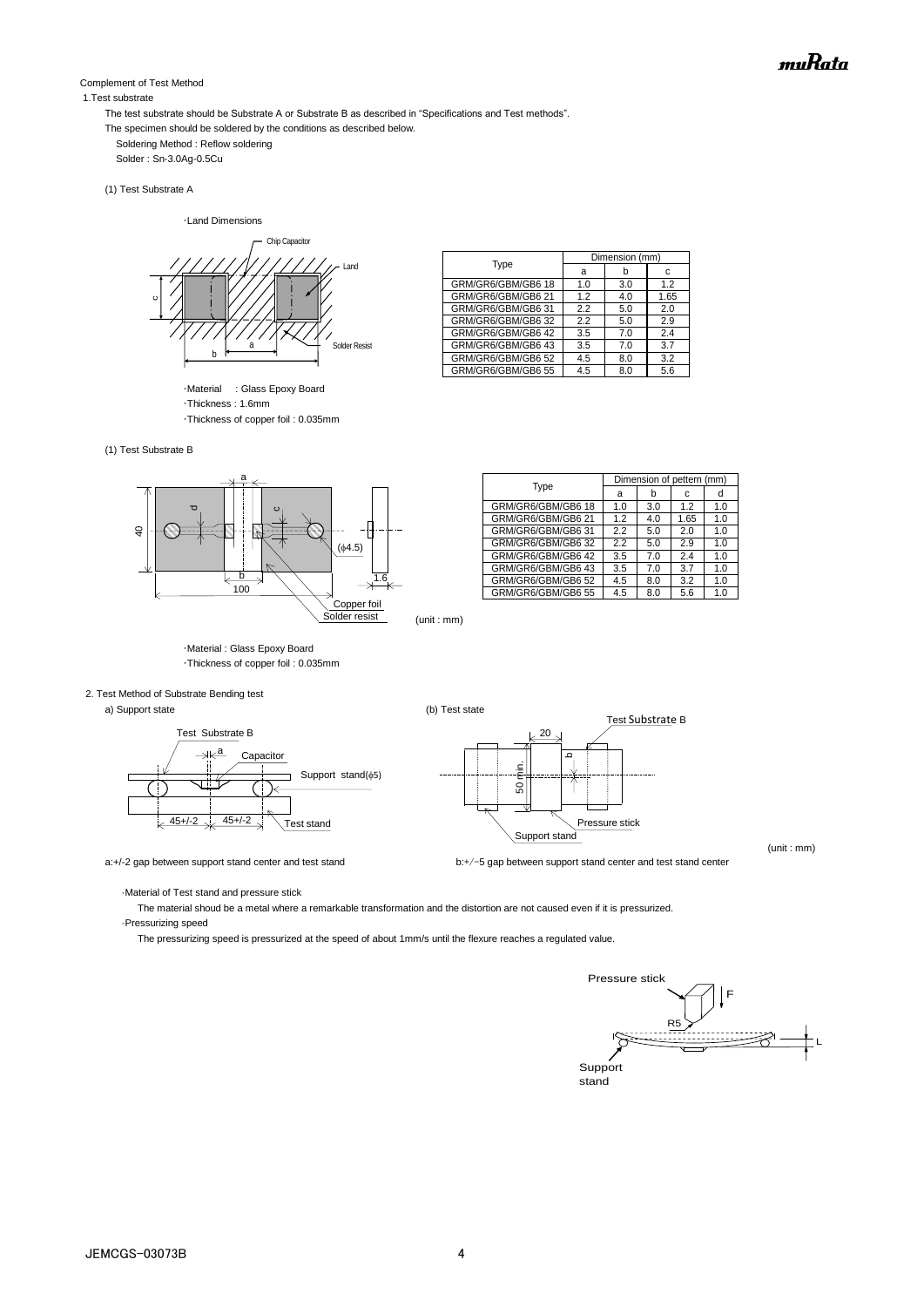**Package**

#### (1) Appearance of taping

(a) Paper Tape

Bottom Tape (Thickness: Around 50µm) is attached below Base Tape with sprocket and put Top Tape (Thickness: Around  $50 \mu m$ ) on capacitor.

(b) Plastic Tape

Cover Tape (Thickness: Around 60µm) is put on capacitor on Base Tape (Blister carrier Tape).

(c) The sprocket holes are to the right as the Tape is pulled toward the user.

(2) Packed chips



#### (3) Dimensions of Tape

(a) Type A (Dimensions of chip : Apply to 1.6x0.8 , 2.0x1.25 , 3.2x1.6 , 3.2x2.5)



(Unit : mm)

| Dimensions of chip | A*   | B*   |
|--------------------|------|------|
| [L×W]              |      |      |
| $1.6 \times 0.8$   | 1.05 | 1.85 |
| $2.0 \times 1.25$  | 1.45 | 2.25 |
| $3.2 \times 1.6$   | 2.0  | 3.6  |
| $3.2\times2.5$     | 2.9  | 3.6  |

Dimensions of A,B : Nominal value

(b) Type B (Dimensions of chip : Apply to 4.5x2.0)

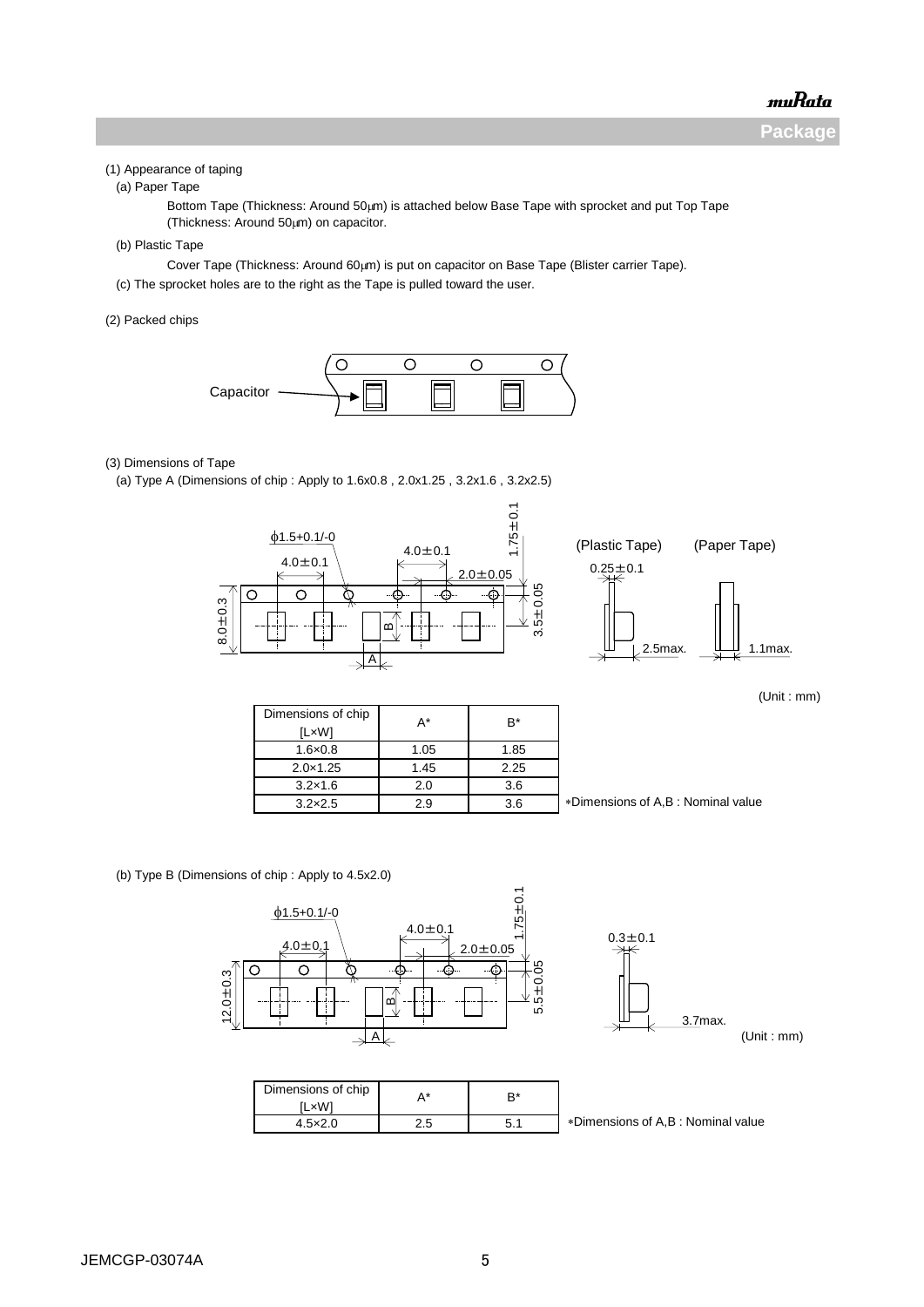**Package**

(c) Type C (Dimensions of chip : Apply to 4.5x3.2 to 5.7x5.0)



(5) Part of the leader and part of the empty tape shall be attached to the end of the tape as follows.



(Unit : mm)

(6) The top tape or cover tape and base tape are not attached at the end of the tape for a minimum of 5 pitches.

- (7) Missing capacitors number within 0.1% of the number per reel or 1pc, whichever is greater, and not continuous.
- (8) The top tape or cover tape and bottom tape shall not protrude beyond the edges of the tape and shall not cover sprocket holes.
- (9) Cumulative tolerance of sprocket holes, 10 pitches : ±0.3mm.

(10) Peeling off force : 0.1 to 0.6N in the direction shown on the follows.

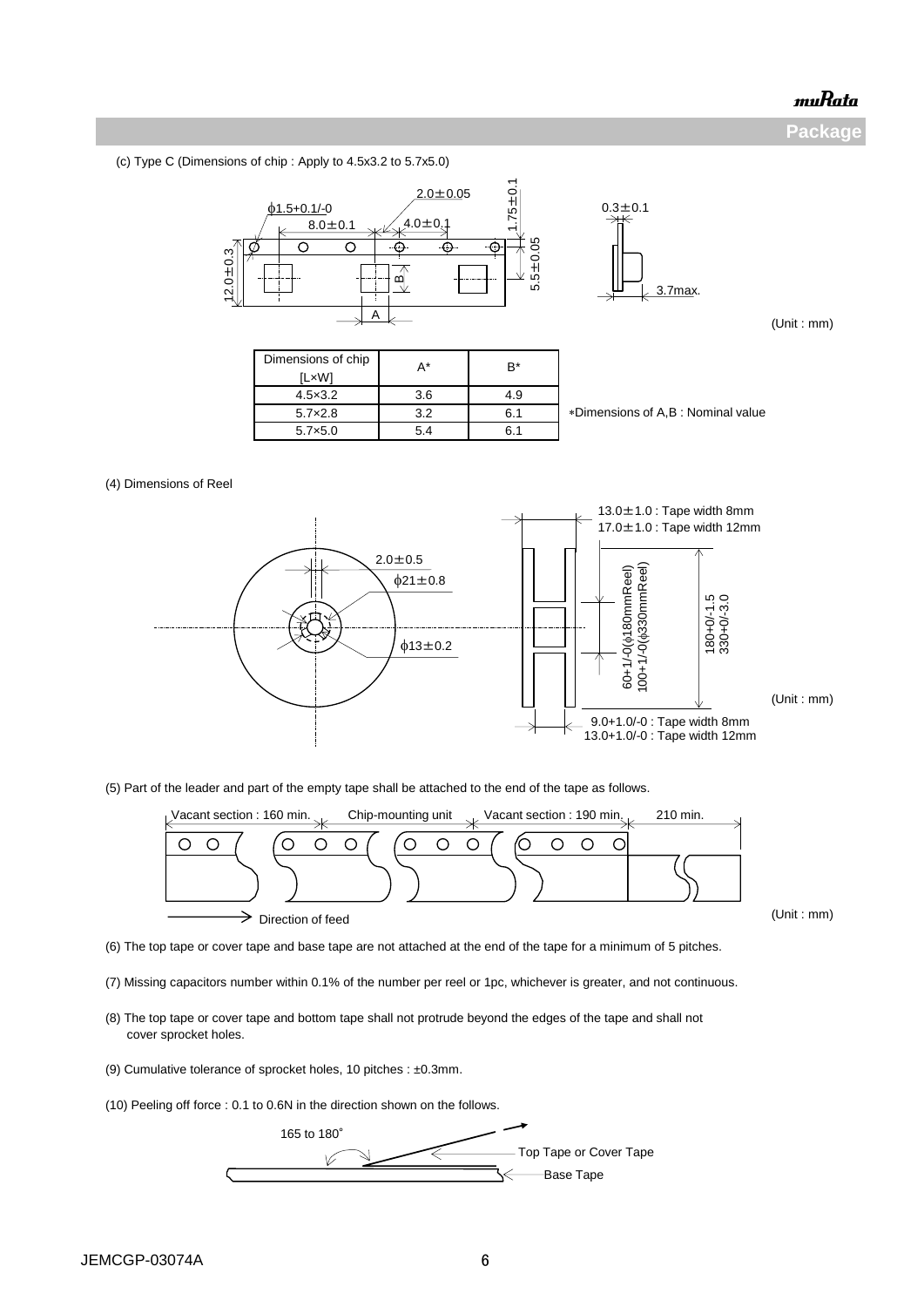#### ■Limitation of Applications

 Please contact us before using our products for the applications listed below which require especially high reliability for the prevention of defects which might directly cause damage to the third party's life, body or property.

Aircraft equipment ②Aerospace equipment ③Undersea equipment ④Power plant control equipment Medical equipment ⑥Transportation equipment(vehicles,trains,ships,etc.) ⑦Traffic signal equipment Disaster prevention / crime prevention equipment ⑨Data-processing equipment ⑩Application of similar complexity and/or reliability requirements to the applications listed in the above.

#### ■Storage and Operation condition

- 1. The performance of chip monolithic ceramic capacitors may be affected by the storage conditions.
- 1-1. Store the capacitors in the following conditions: Room Temperature of +5℃ to +40℃ and a Relative Humidity of 20% to 70%.
	- (1) Sunlight, dust, rapid temperature changes, corrosive gas atmosphere, or high temperature and humidity conditions during storage may affect solderability and packaging performance. Therefore, please maintain the storage temperature and humidity. Use the product within six months after receipt , as prolonged storage may cause oxidation of the terminations (outer electrodes).
	- (2) Please confirm solderability before using after six months. Store the capacitors without opening the original bag. Even if the storage period is short, do not exceed the specified atmospheric conditions.
- 1-2. Corrosive gas can react with the termination (external) electrodes or lead wires of capacitors, and result in poor solderability. Do not store the capacitors in an atmosphere consisting of corrosive gas (e.g.,hydrogen sulfide, sulfur dioxide, chlorine, ammonia gas etc.).
- 1-3. Due to moisture condensation caused by rapid humidity changes, or the photochemical change caused by direct sunlight on the terminal electrodes and/or the resin/epoxy coatings, the solderability and electrical performance may deteriorate. Do not store capacitors under direct sunlight or in high huimidity conditions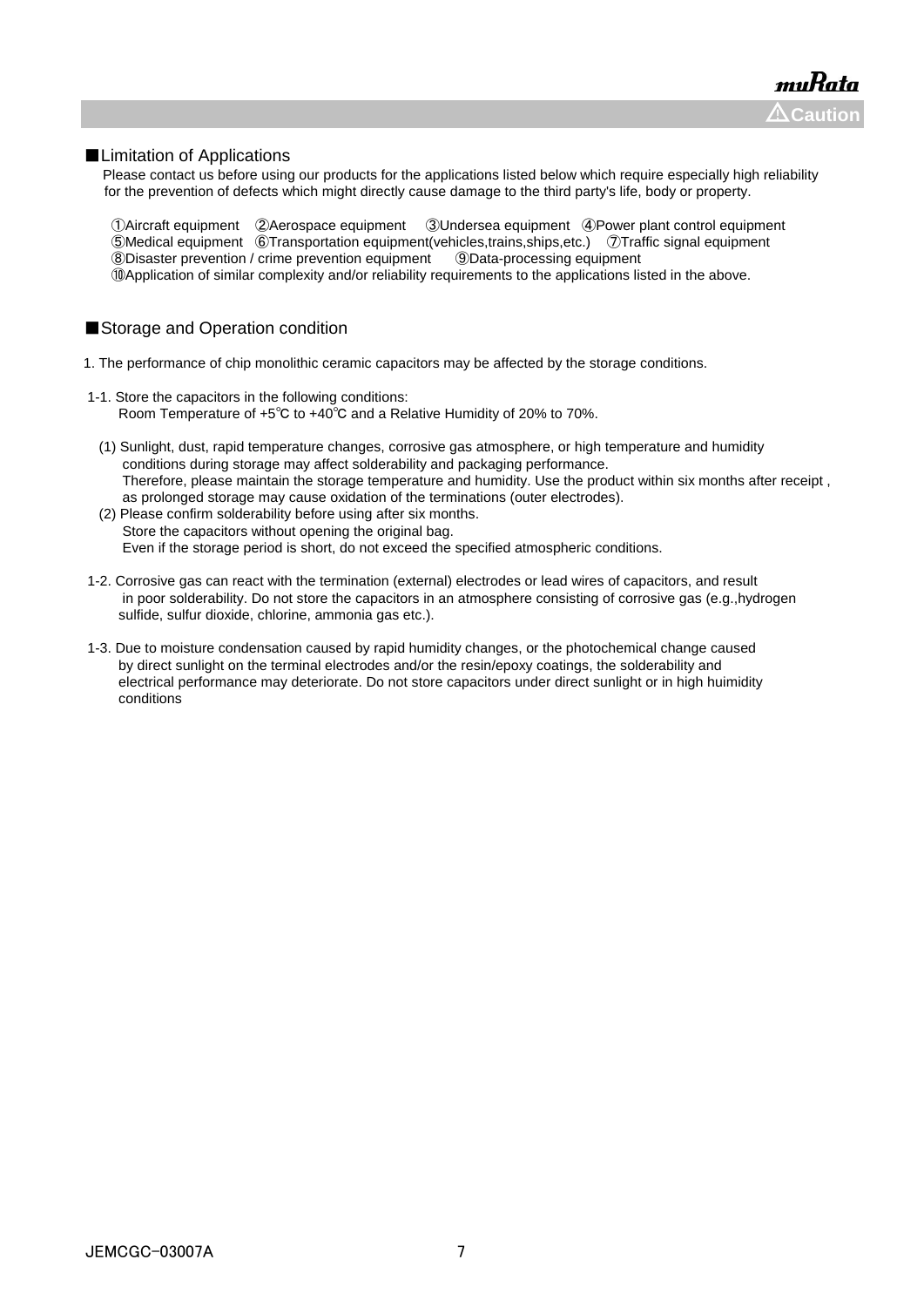#### ■Rating

#### **1.Temperature Dependent Characteristics**

- 1. The electrical characteristics of the capacitor can change with temperature.
- 1-1. For capacitors having larger temperature dependency, the capacitance may change with temperature changes. The following actions are recommended in order to ensure suitable capacitance values.
	- (1) Select a suitable capacitance for the operating temperature range.
- (2) The capacitance may change within the rated temperature. When you use a high dielectric constant type capacitor in a circuit that needs a tight (narrow) capacitance
	- tolerance (e.g., a time-constant circuit), please carefully consider the temperature characteristics, and carefully confirm the various characteristics in actual use conditions and the actual system.

#### **2.Measurement of Capacitance**

1. Measure capacitance with the voltage and frequency specified in the product specifications.

- 1-1. The output voltage of the measuring equipment may decrease occasionally when capacitance is high. Please confirm whether a prescribed measured voltage is impressed to the capacitor.
- 1-2. The capacitance values of high dielectric constant type capacitors change depending on the AC voltage applied. Please consider the AC voltage characteristics when selecting a capacitor to be used in a AC circuit.

#### **3.Applied Voltage**

1. Do not apply a voltage to the capacitor that exceeds the rated voltage as called out in the specifications.

- 1-1. Applied voltage between the terminals of a capacitor shall be less than or equal to the rated voltage.
- (1) When AC voltage is superimposed on DC voltage, the zero-to-peak voltage shall not exceed the rated DC voltage. When AC voltage or pulse voltage is applied, the peak-to-peak voltage shall not exceed the rated DC voltage.
- (2) Abnormal voltages (surge voltage, static electricity, pulse voltage, etc.) shall not exceed the rated DC voltage.



1-2. Influence of over voltage

 Over voltage that is applied to the capacitor may result in an electrical short circuit caused by the breakdown of the internal dielectric layers .

The time duration until breakdown depends on the applied voltage and the ambient temperature.

2. Use a safety standard certified capacitor in a power supply input circuit (AC filter), as it is also necessary to consider the withstand voltage and impulse withstand voltage defined for each device.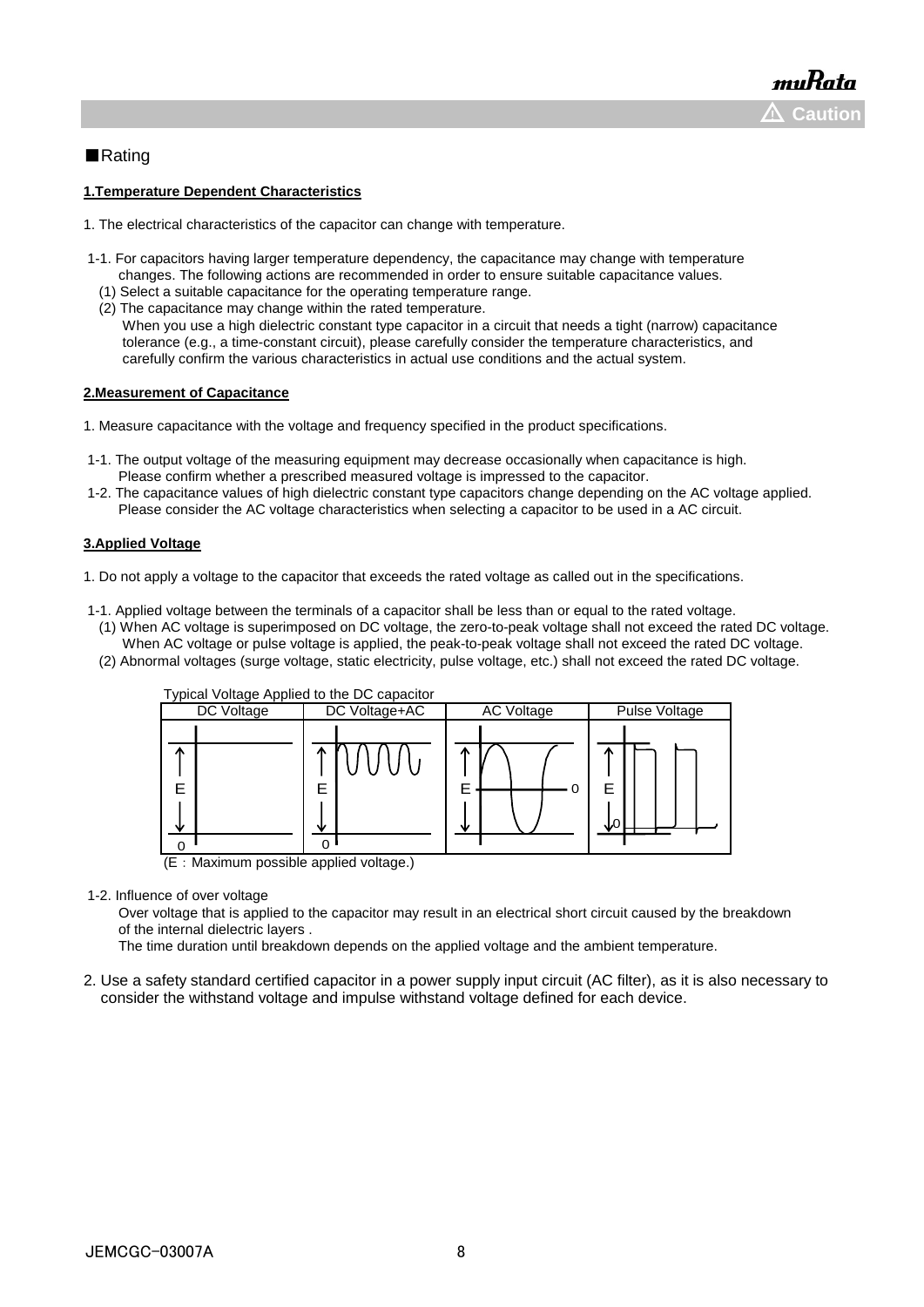#### **4.Type of Applied Voltage and Self-heating Temperature**

1.Confirm the operating conditions to make sure that no large current is flowing into the capacitor due to the continuous application of an AC voltage or pulse voltage.

 When a DC rated voltage product is used in an AC voltage circuit or a pulse voltage circuit, the AC current or pulse current will flow into the capacitor; therefore check the self-heating condition.

 Please confirm the surface temperature of the capacitor so that the temperature remains within the upper limits of the operating temperature, including the rise in temperature due to self-heating. When the capacitor is used with a high-frequency voltage or pulse voltage, heat may be generated by dielectric loss.

<Applicable to Temperature Characteristic X7R(R7), X7T(D7)>

 1-1. The load should be contained so that the self-heating of the capacitor body remains below 20°C, when measuring at an ambient temperature of 25°C. In addition, use a K thermocouple of ø0.1mm with less heat capacity when measuring, and measure in a condition where there is no effect from the radiant heat of other components or air flow caused by convection. Excessive generation of heat may cause deterioration of the characteristics and reliability of the capacitor. (Absolutely do not perform measurements while the cooling fan is operating, as an accurate measurement may not be performed.)

#### **5. DC Voltage and AC Voltage Characteristic**

- 1. The capacitance value of a high dielectric constant type capacitor changes depending on the DC voltage applied. Please consider the DC voltage characteristics when a capacitor is selected for use in a DC circuit.
- 1-1. The capacitance of ceramic capacitors may change sharply depending on the applied voltage. (See figure) Please confirm the following in order to secure the capacitance.
- (1) Determine whether the capacitance change caused by the applied voltage is within the allowed range .
- (2) In the DC voltage characteristics, the rate of capacitance change becomes larger as voltageincreases, even if the applied voltage is below the rated voltage. When a high dielectric constant type capacitor is used in a circuit that requires a tight (narrow) capacitance tolerance (e.g., a time constant circuit), please carefully consider the voltage characteristics, and confirm the various characteristics in the actual operating conditions of the system.
- 2. The capacitance values of high dielectric constant type capacitors changes depending on the AC voltage applied. Please consider the AC voltage characteristics when selecting a capacitor to be used in an AC circuit.

#### **6. Capacitance Aging**

1. The high dielectric constant type capacitors have an Aging characteristic in which the capacitance value decreases with the passage of time.

 When you use a high dielectric constant type capacitors in a circuit that needs a tight (narrow) capacitance tolerance (e.g., a time-constant circuit), please carefully consider the characteristics of these capacitors, such as their aging, voltage, and temperature characteristics. In addition, check capacitors using your actual appliances at the intended environment and operating conditions.

#### **7.Vibration and Shock**

- 1. Please confirm the kind of vibration and/or shock, its condition, and any generation of resonance. Please mount the capacitor so as not to generate resonance, and do not allow any impact on the terminals.
- 2. Mechanical shock due to being dropped may cause damage or a crack in the dielectric material of the capacitor. Do not use a dropped capacitor because the quality and reliability may be deteriorated.
- 3. When printed circuit boards are piled up or handled, the corner of another printed circuit board should not be allowed to hit the capacitor in order to avoid a crack or other damage to the capacitor.

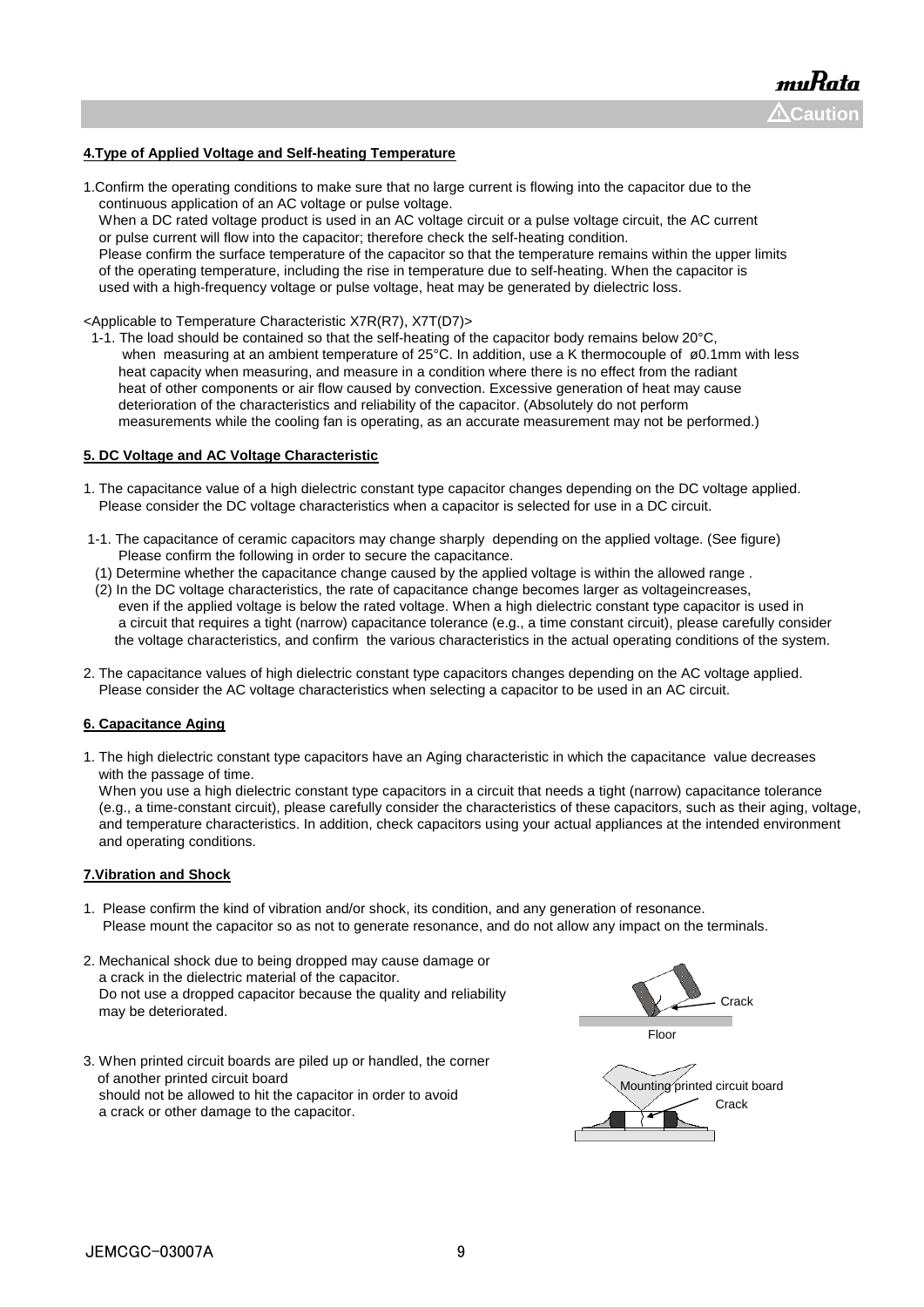### ■Soldering and Mounting

#### **1.Mounting Position**

- 1. Confirm the best mounting position and direction that minimizes the stress imposed on the capacitor during flexing or bending the printed circuit board.
- 1-1.Choose a mounting position that minimizes the stress imposed on the chip during flexing or bending of the board. [Component Direction]



Locate chip horizontal to the direction in which stress acts.

[Chip Mounting Close to Board Separation Point]

It is effective to implement the following measures, to reduce stress in separating the board.

It is best to implement all of the following three measures; however, implement as many measures as possible to reduce stress.

| <b>Contents of Measures</b>                                                                  | <b>Stress Level</b> |
|----------------------------------------------------------------------------------------------|---------------------|
| $(1)$ Turn the mounting direction of the component parallel to the board separation surface. | $A > D^*1$          |
| (2) Add slits in the board separation part.                                                  | A > B               |
| (3) Keep the mounting position of the component away from the board separation surface.      | A > C               |



\*1 A > D is valid when stress is added vertically to the perforation as with Hand Separation. If a Cutting Disc is used, stress will be diagonal to the PCB, therefore  $A > D$  is invalid.

#### [Mounting Capacitors Near Screw Holes]

When a capacitor is mounted near a screw hole, it may be affected by the board deflection that occurs during the tightening of the screw. Mount the capacitor in a position as far away from the screw holes as possible.



#### **2.Information before Mounting**

- 1. Do not re-use capacitors that were removed from the equipment.
- 2. Confirm capacitance characteristics under actual applied voltage.
- 3. Confirm the mechanical stress under actual process and equipment use.
- 4. Confirm the rated capacitance, rated voltage and other electrical characteristics before assembly.
- 5. Prior to use, confirm the solderability of capacitors that were in long-term storage.
- 6. Prior to measuring capacitance, carry out a heat treatment for capacitors that were in long-term storage.

7.The use of Sn-Zn based solder will deteriorate the reliability of the MLCC.

 Please contact our sales representative or product engineers on the use of Sn-Zn based solder in advance. JEMCGC-03007A 10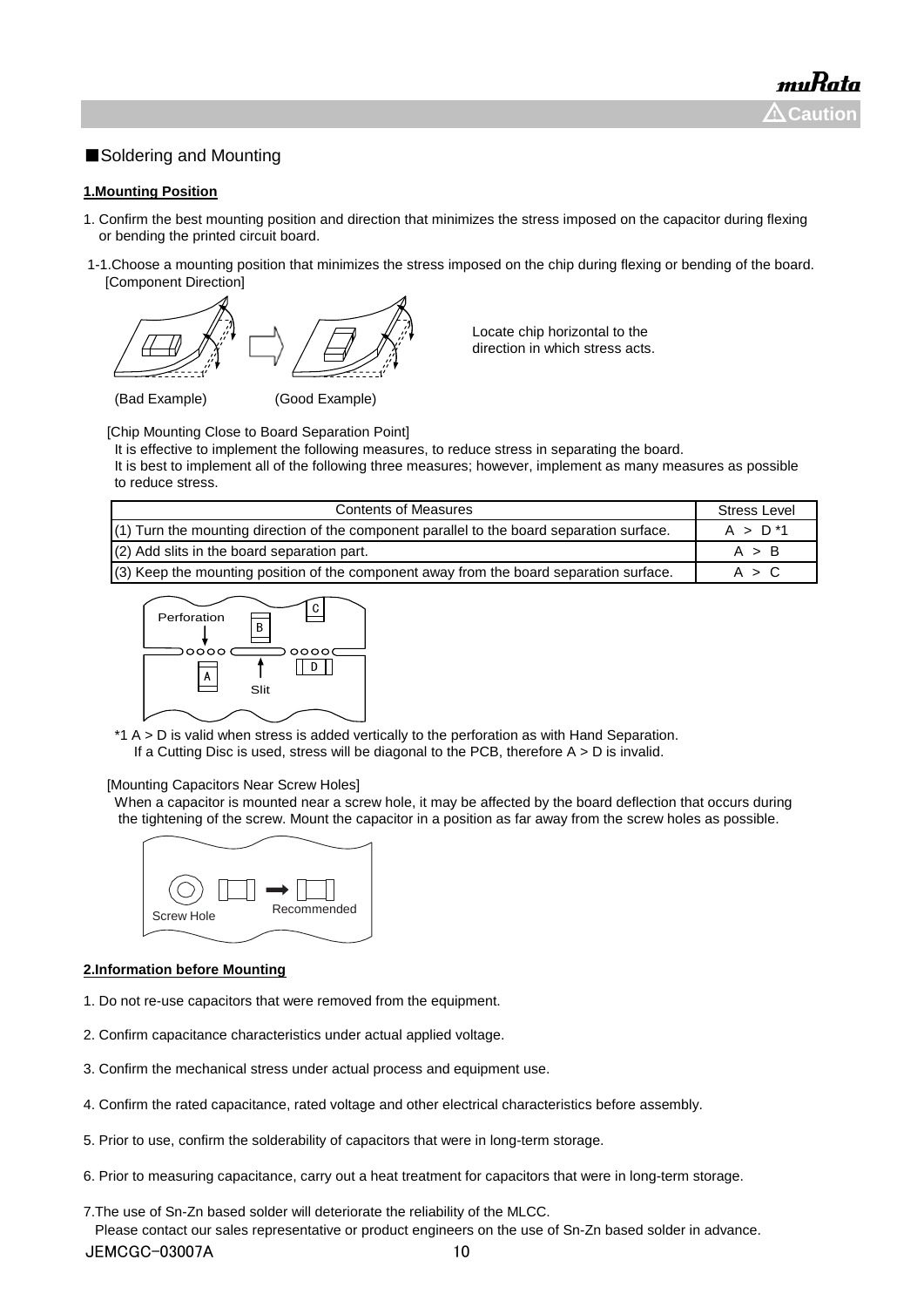#### **3.Maintenance of the Mounting (pick and place) Machine**

- 1. Make sure that the following excessive forces are not applied to the capacitors.
- 1-1. In mounting the capacitors on the printed circuit board, any bending force against them shall be kept to a minimum to prevent them from any damage or cracking. Please take into account the following precautions and recommendations for use in your process.
	- (1) Adjust the lowest position of the pickup nozzle so as not to bend the printed circuit board.
	- (2) Adjust the nozzle pressure within a static load of 1N to 3N during mounting.



2.Dirt particles and dust accumulated between the suction nozzle and the cylinder inner wall prevent the nozzle from moving smoothly. This imposes greater force upon the chip during mounting, causing cracked chips. Also, the locating claw, when worn out, imposes uneven forces on the chip when positioning, causing cracked chips. The suction nozzle and the locating claw must be maintained, checked and replaced periodically.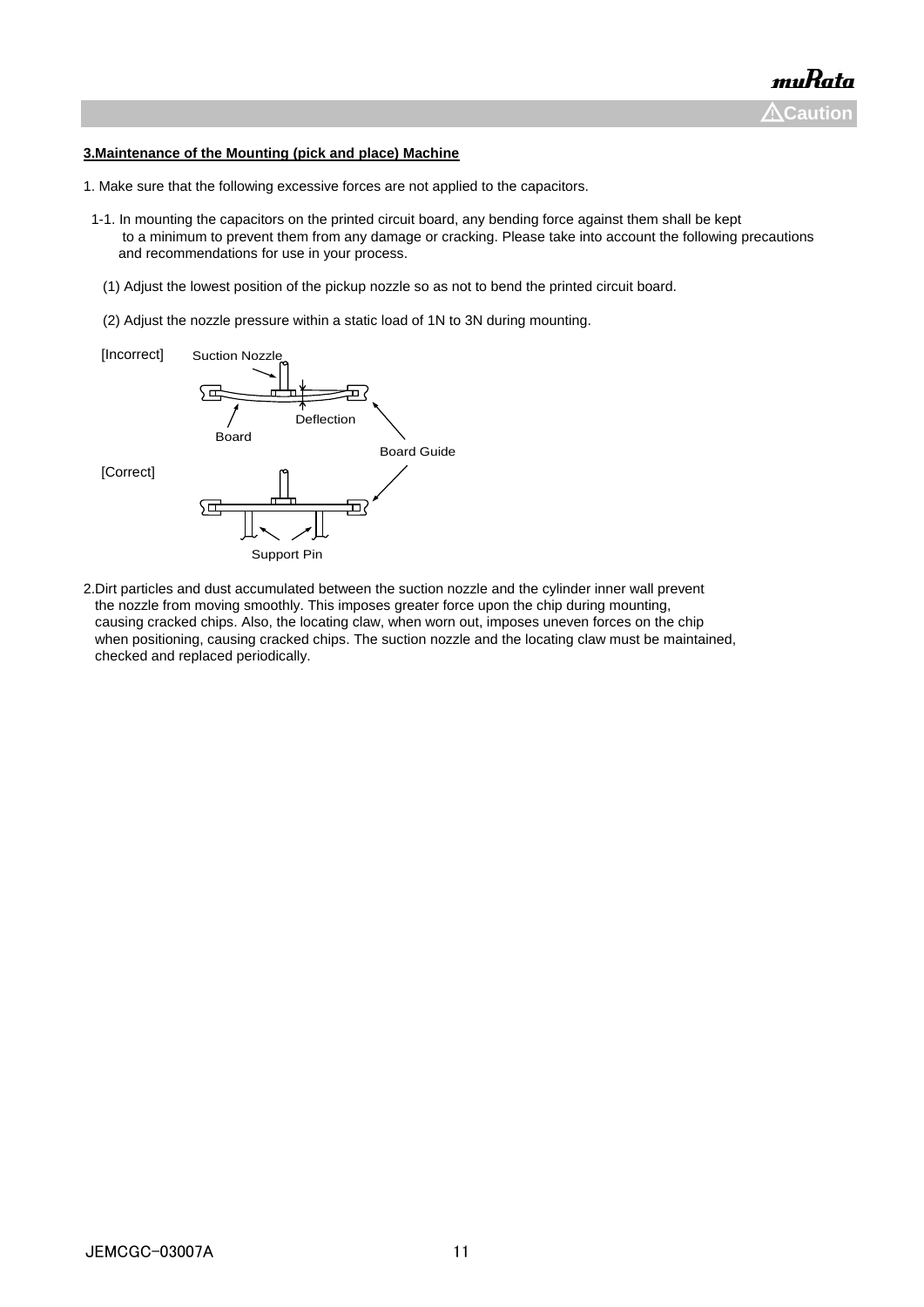#### **4-1.Reflow Soldering**

- 1. When sudden heat is applied to the components, the **[Standard Conditions for Reflow Soldering]**  mechanical strength of the components will decrease because a sudden temperature change causes deformation inside the components. In order to prevent mechanical damage to the components, preheating is required for both the components and the PCB. Preheating conditions are shown in table 1. It is required to keep the temperature differential between the solder and the components surface (ΔT) as small as possible.
- 2. Solderability of tin plating termination chips might be deteriorated when a low temperature soldering profile where the peak solder temperature is below the melting point of tin is used. Please confirm the solderability of tin plated termination chips before use.
- 3. When components are immersed in solvent after mountir [Allowable Reflow Soldering Temperature and Time] be sure to maintain the temperature difference (ΔT) between the component and the solvent within the range shown in the table 1.

| ыı |  |
|----|--|
|    |  |

| Series | Chip Dimension(L/W) Code | Temperature<br>Differential  |
|--------|--------------------------|------------------------------|
| GE 11  | 18/21/31                 | $\Delta T \leq 190^{\circ}C$ |
|        | 32/42/43/52/55           | $\Delta T \leq 130^{\circ}C$ |





 In the case of repeated soldering, the accumulated soldering time must be within the range shown above.

#### Recommended Conditions

| - - -<br>$\overline{\phantom{0}}$<br>----<br>__ |                        |                        |
|-------------------------------------------------|------------------------|------------------------|
| Atmosphere                                      | Air                    | Air or $N_2$           |
| Peak Temperature                                | 230 to $250^{\circ}$ C | 240 to $260^{\circ}$ C |
|                                                 | Pb-Sn Solder           | Lead Free Solder       |

Pb-Sn Solder : Sn-37Pb

Lead Free Solder : Sn-3.0Ag-0.5Cu

#### 4. Optimum Solder Amount for Reflow Soldering

- 4-1. Overly thick application of solder paste results in a excessive solder fillet height. This makes the chip more susceptible to mechanical and thermal stress on the board and may cause the chips to crack.
- 4-2. Too little solder paste results in a lack of adhesive strength on the termination, which may result in chips breaking loose from the PCB.
- 4-3. Please confirm that solder has been applied smoothly to the termination.

#### Inverting the PCB

Make sure not to impose any abnormal mechanical shocks to the PCB.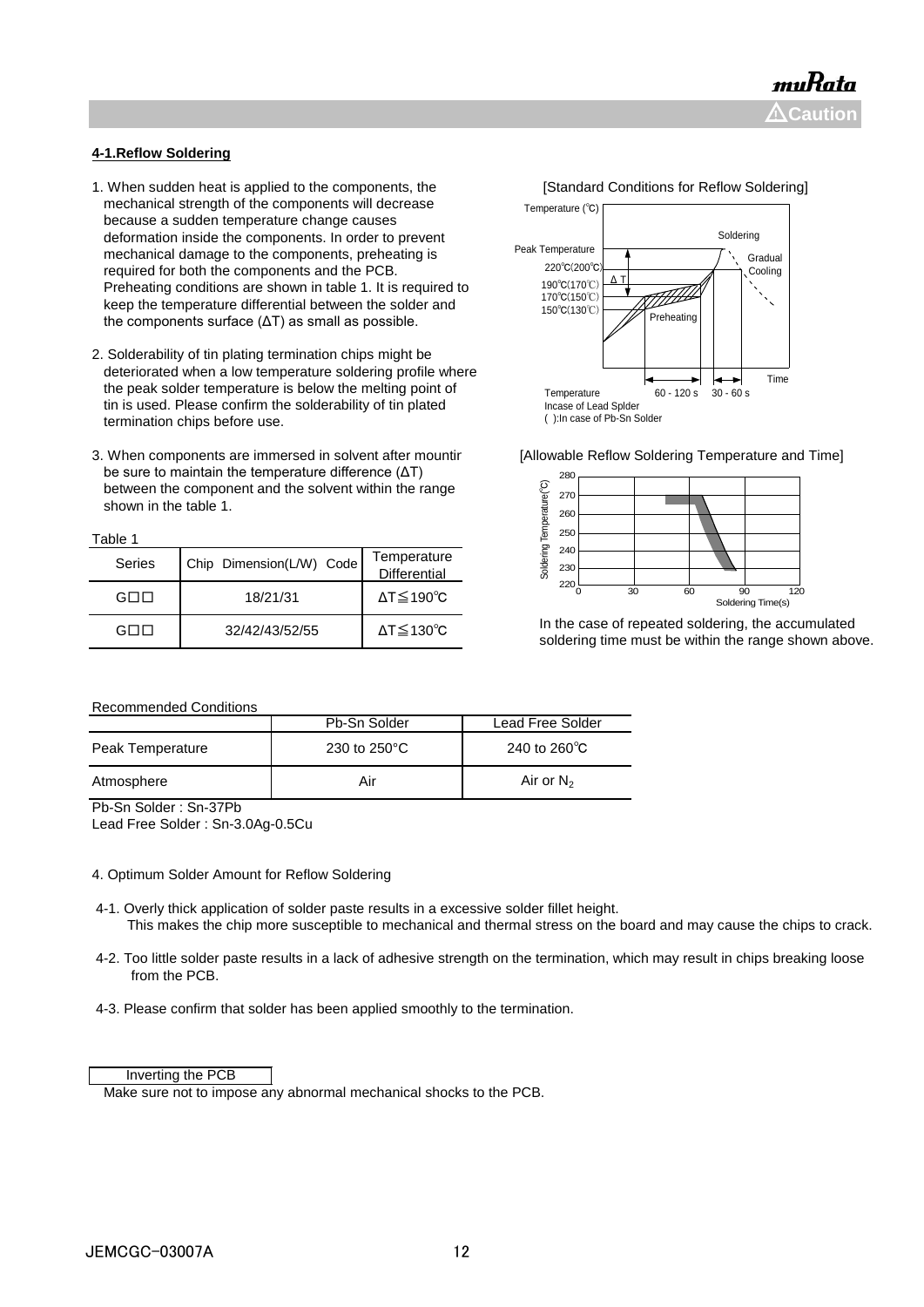#### **4-2.Flow Soldering**

1. Do not apply flow soldering to chips not listed in Table 2. [Standard Conditions for Flow Soldering]

Table 2

| i avit z      |                                                     |         |
|---------------|-----------------------------------------------------|---------|
| <b>Series</b> | Chip Dimension(L/W) Code   Temperature Differential |         |
| GOL           | 18/21/31                                            | ΔT≦150℃ |

- 2. When sudden heat is applied to the components, the mechanical strength of the components will decrease because a sudden temperature change causes deformation inside the components. In order to prevent mechanical damage to the components, preheating is required for both of the components and the PCB. Preheating conditions are shown in table 2. It is required to [Allowable Flow Soldering Temperature and Time] keep the temperature differential between the solder and the components surface (ΔT) as low as possible.
- 3. Excessively long soldering time or high soldering temperature can result in leaching of the terminations, causing poor adhesion or a reduction in capacitance value due to loss of contact between the inner electrodes and terminations.
- 4. When components are immersed in solvent after mounting, be sure to maintain the temperature differential (ΔT) between the component and solvent within the range shown in the table 2. **In the case of repeated soldering, the accumulated** shown in the table 2.

#### Recommended Conditions

| mperature(°C)       |    |                    |
|---------------------|----|--------------------|
| Soldering           |    | Soldering          |
| Peak<br>Temperature | ΛT | Gradual<br>Cooling |
| Preheating          |    |                    |

Temperature<sub>n</sub>

Peak Temperature 30-90 seconds **reheat** 5 seconds max. Time



soldering time must be within the range shown above.

| novonimonava vonamono              |              |                         |  |  |  |
|------------------------------------|--------------|-------------------------|--|--|--|
|                                    | Pb-Sn Solder | <b>Lead Free Solder</b> |  |  |  |
| <b>Preheating Peak Temperature</b> | 90 to 110°C  | 100 to 120 $\degree$ C  |  |  |  |
| Soldering Peak Temperature         | 240 to 250°C | 250 to 260 $\degree$ C  |  |  |  |
| Atmosphere                         | Air          | Air or N2               |  |  |  |
| -<br>$\sim$<br>$- - -$<br>- -      |              |                         |  |  |  |

Pb-Sn Solder : Sn-37Pb

Lead Free Solder : Sn-3.0Ag-0.5Cu

- 5. Optimum Solder Amount for Flow Soldering
- 5-1. The top of the solder fillet should be lower than the thickness of the components. If the solder amount is excessive, the risk of cracking is higher during board bending or any other stressful condition.

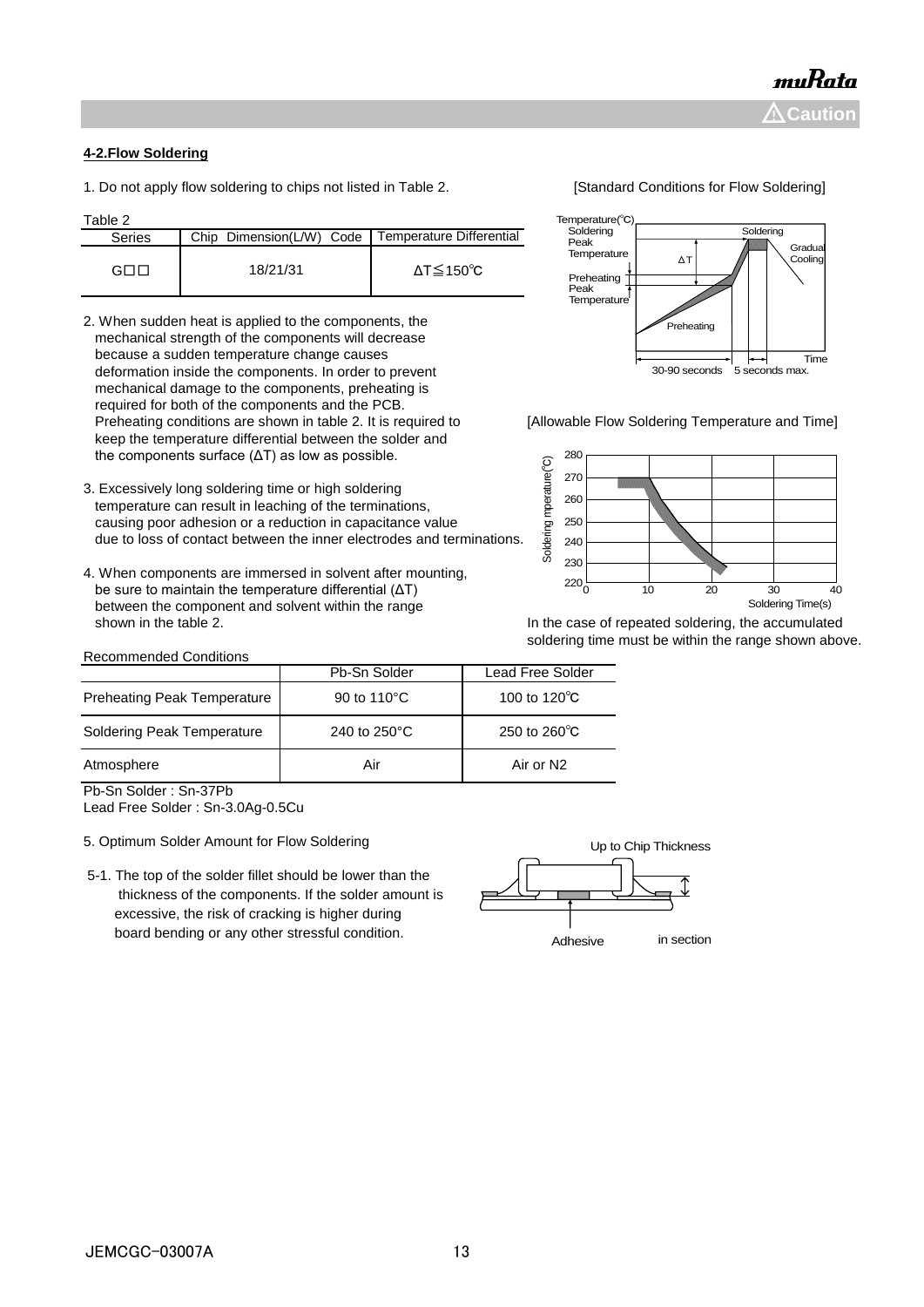#### **4-3.Correction of Soldered Portion**

When sudden heat is applied to the capacitor, distortion caused by the large temperature difference occurs internally, and can be the cause of cracks. Capacitors also tend to be affected by mechanical and thermal stress depending on the board preheating temperature or the soldering fillet shape, and can be the cause of cracks. Please refer to "1. PCB Design" or "3. Optimum solder amount" for the solder amount and the fillet shapes.

1. Correction with a Soldering Iron

- 1-1. In order to reduce damage to the capacitor, be sure to preheat the capacitor and the mounting board.
- Preheat to the temperature range shown in Table 3. A hot plate, hot air type preheater, etc. can be used for preheating. 1-2. After soldering, do not allow the component/PCB to cool down rapidly.
- 1-3. Perform the corrections with a soldering iron as quickly as possible. If the soldering iron is applied too long, there is a possibility of causing solder leaching on the terminal electrodes, which will cause deterioration of the adhesive strength and other problems.

| <b>Series</b>       | Chip<br>Dimension<br>(L/W)<br>Code | Temperature of<br>Soldering Iron Tip | Preheating<br>Temperature | Temperature<br>$Differential(\Delta T)$ | Atmosphere |
|---------------------|------------------------------------|--------------------------------------|---------------------------|-----------------------------------------|------------|
| $G \square \square$ | 18/21/31                           | $350^{\circ}$ C max.                 | $150^{\circ}$ C min.      | $\Delta T \le 190^{\circ}C$             | Air        |
| $G \square \square$ | 32/42/43/52/55                     | $280^{\circ}$ C max.                 | $150^{\circ}$ C min.      | $\Delta T \leq 130^{\circ}C$            | Air        |

\*Applicable for both Pb-Sn and Lead Free Solder.

Pb-Sn Solder : Sn-37Pb

Lead Free Solder : Sn-3.0Ag-0.5Cu

\*Please manage Δ T in the temperature of soldering iron and the preheating temperature.

2. Correction with Spot Heater

 Compared to local heating with a soldering iron, hot air heating by a spot heater heats the overall component and board, therefore, it tends to lessen the thermal shock. In the case of a high density mounted board, a spot heater can also prevent concerns of the soldering iron making direct contact with the component.

- 2-1. If the distance from the hot air outlet of the spot heater to the component is too close, cracks may occur due to thermal shock. To prevent this problem, follow the conditions shown in Table 4.
- 2-2. In order to create an appropriate solder fillet shape, it is recommended that hot air be applied at the angle shown in Figure 1.

|  | Table 4 |  |  |
|--|---------|--|--|

| Distance                                       | 5mm or more                     |                                   |
|------------------------------------------------|---------------------------------|-----------------------------------|
| Hot Air Application angle                      | 145° *Figure 1                  |                                   |
| Hot Air Temperature Nozzle Outlet   400°C max. |                                 |                                   |
|                                                | Less than 10 seconds            |                                   |
| Application Time                               | (3216M / 1206 size or smaller)  |                                   |
|                                                | Less than 30 seconds            |                                   |
|                                                | $(3225M / 1210$ size or larger) | (3216M, 3225M : Metric size code) |



- 3. Optimum solder amount when re-working with a soldering iron
- 3-1. If the solder amount is excessive, the risk of cracking is higher during board bending or any other stressful condition. Too little solder amount results in a lack of adhesive strength on the termination, which may result in chips breaking loose from the PCB.

Please confirm that solder has been applied smoothly is in section in section and rising to the end surface of the chip.

- 3-2. A soldering iron with a tip of ø3mm or smaller should be used. It is also necessary to keep the soldering iron from touching the components during the re-work.
- 3-3. Solder wire with ø0.5mm or smaller is required for soldering.

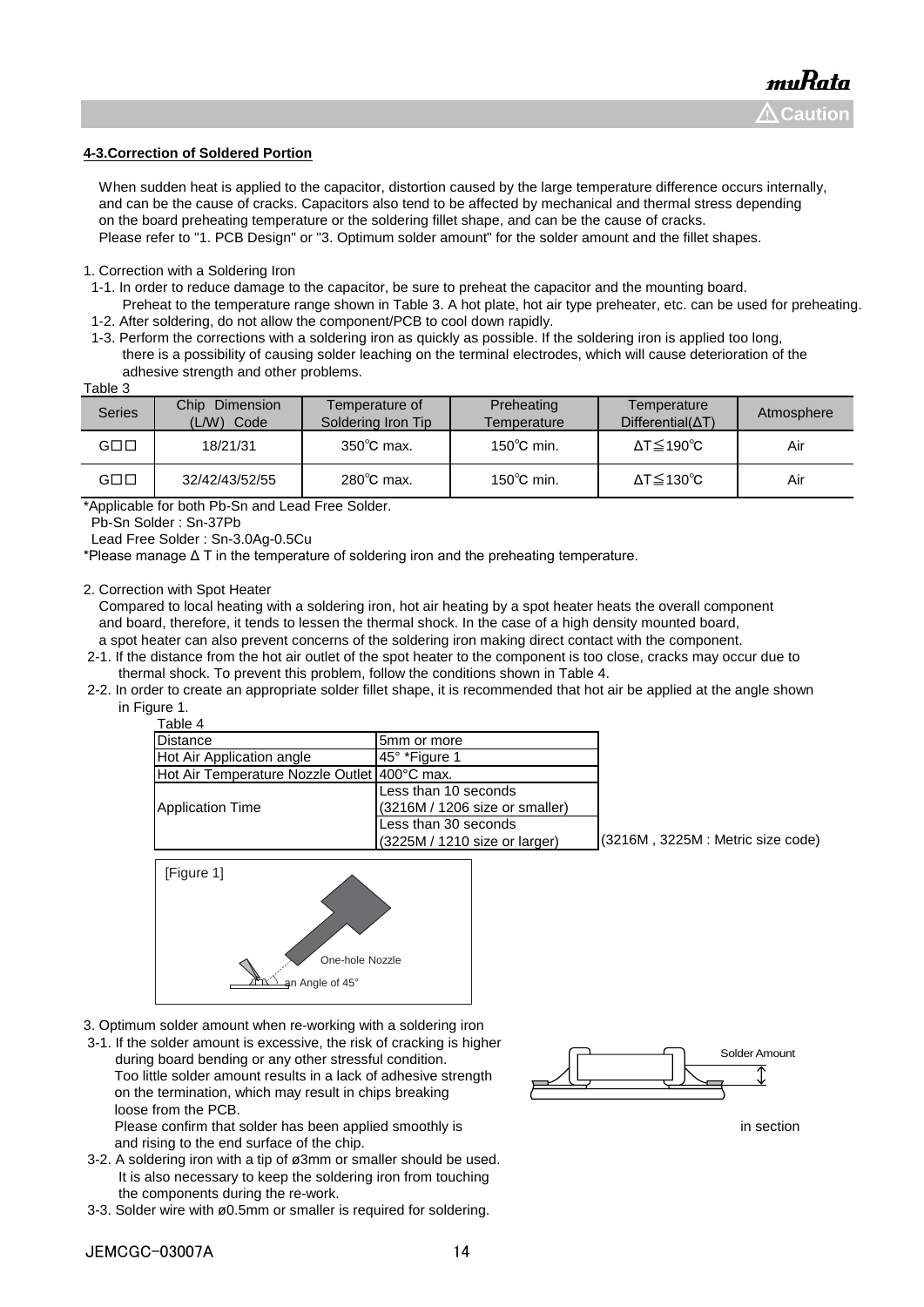#### **5.Washing**

 Excessive ultrasonic oscillation during cleaning can cause the PCBs to resonate, resulting in cracked chips or broken solder joints. Take note not to vibrate PCBs.

#### **6.Electrical Test on Printed Circuit Board**

- 1. Confirm position of the support pin or specific jig, when inspecting the electrical performance of a capacitor after mounting on the printed circuit board.
	- 1-1. Avoid bending the printed circuit board by the pressure of a test-probe, etc. The thrusting force of the test probe can flex the PCB, resulting in cracked chips or open solder joints. Provide support pins on the back side of the PCB to prevent warping or flexing. Install support pins as close to the test-probe as possible.
	- 1-2. Avoid vibration of the board by shock when a test -probe contacts a printed circuit board.



#### **7.Printed Circuit Board Cropping**

- 1. After mounting a capacitor on a printed circuit board, do not apply any stress to the capacitor that caused bending or twisting the board.
	- 1-1. In cropping the board, the stress as shown may cause the capacitor to crack. Cracked capacitors may cause deterioration of the insulation resistance, and result in a short. Avoid this type of stress to a capacitor.





- 2. Check the cropping method for the printed circuit board in advance.
	- 2-1. Printed circuit board cropping shall be carried out by using a jig or an apparatus (Disc separator, router type separator, etc.) to prevent the mechanical stress that can occur to the board.

| <b>Board Separation Method</b> | <b>Hand Separation</b>                                                                | (1) Board Separation Jig                                          | <b>Board Separation Apparatus</b>                                                                          |                          |
|--------------------------------|---------------------------------------------------------------------------------------|-------------------------------------------------------------------|------------------------------------------------------------------------------------------------------------|--------------------------|
|                                | Nipper Separation                                                                     |                                                                   | 2) Disc Separator                                                                                          | 3) Router Type Separator |
| Level of stress on board       | High                                                                                  | Medium                                                            | Medium                                                                                                     | Low                      |
| Recommended                    | ×                                                                                     | Δ*                                                                | Δ*                                                                                                         |                          |
| <b>Notes</b>                   | Hand and nipper<br>separation apply a high<br>level of stress.<br>Use another method. | Board handling<br>Board bending direction<br>Layout of capacitors | Board handling<br>Layout of slits<br>Design of V groove<br>Arrangement of blades<br>Controlling blade life | Board handling           |

<sup>\*</sup> When a board separation jig or disc separator is used, if the following precautions are not observed, a large board deflection stress will occur and the capacitors may crack. Use router type separator if at all possible.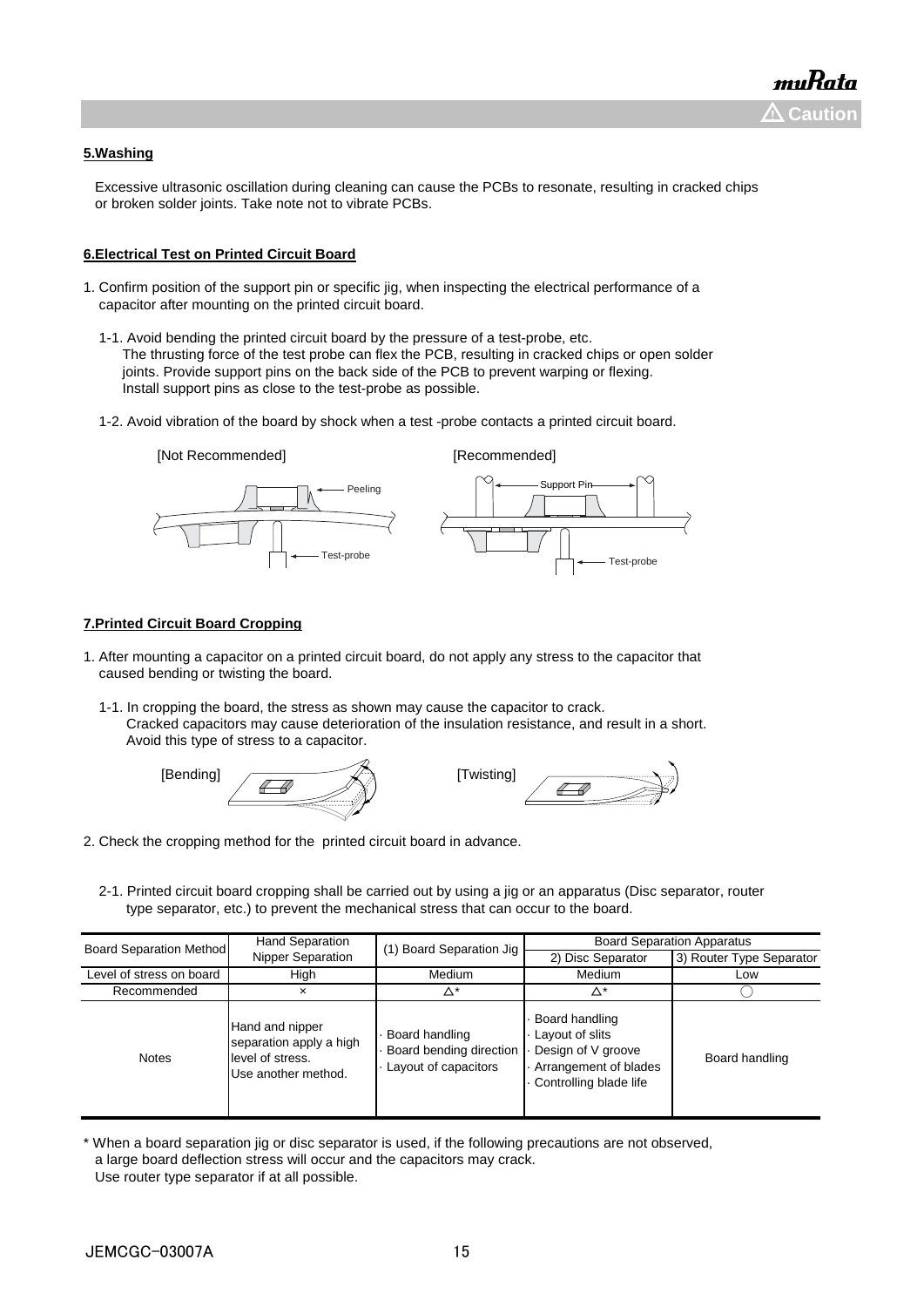#### (1) Example of a suitable jig

[In the case of Single-side Mounting]

An outline of the board separation jig is shown as follows.

 Recommended example: Stress on the component mounting position can be minimized by holding the portion close to the jig, and bend in the direction towards the side where the capacitors are mounted. Not recommended example: The risk of cracks occurring in the capacitors increases due to large stress being applied to the component mounting position, if the portion away from the jig is held and bent in the direction opposite the side where the capacitors are mounted.





[In the case of Double-sided Mounting]

 Since components are mounted on both sides of the board, the risk of cracks occurring can not be avoided with the above method. Therefore, implement the following measures to prevent stress from being applied to the components. (Measures)

- (1) Consider introducing a router type separator.
	- If it is difficult to introduce a router type separator, implement the following measures. (Refer to item 1. Mounting Position)
- (2) Mount the components parallel to the board separation surface.
- (3) When mounting components near the board separation point, add slits in the separation position near the component.
- (4) Keep the mounting position of the components away from the board separation point.

#### (2) Example of a Disc Separator

 An outline of a disc separator is shown as follows. As shown in the Principle of Operation, the top blade and bottom blade are aligned with the V-grooves on the printed circuit board to separate the board. In the following case, board deflection stress will be applied and cause cracks in the capacitors.

- (1) When the adjustment of the top and bottom blades are misaligned, such as deviating in the top-bottom, left-right or front-rear directions
- (2) The angle of the V groove is too low, depth of the V groove is too shallow, or the V groove is misaligned top-bottom

 IF V groove is too deep, it is possible to brake when you handle and carry it. Carefully design depth of the V groove with consideration about strength of material of the printed circuit board.

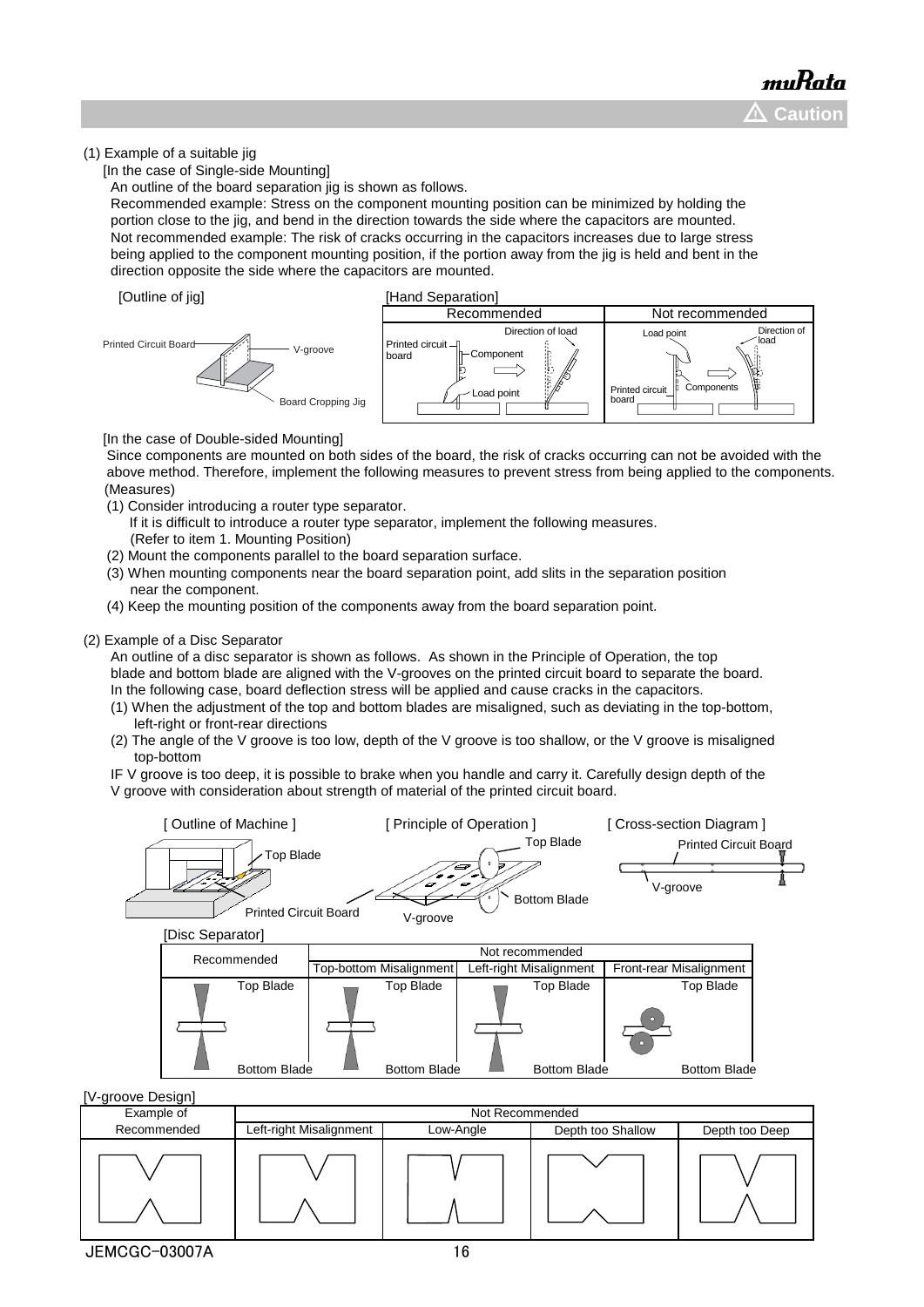muRata  $\Delta$ Caution

(3) Example of Router Type Separator

 The router type separator performs cutting by a router rotating at a high speed. Since the board does not bend in the cutting process, stress on the board can be suppressed during board separation. When attaching or removing boards to/from the router type separator, carefully handle the boards to prevent bending.

#### **8. Assembly**

1. Handling

If a board mounted with capacitors is held with one hand, the board may bend.

Firmly hold the edges of the board with both hands when handling.

If a board mounted with capacitors is dropped, cracks may occur in the capacitors.

Do not use dropped boards, as there is a possibility that the quality of the capacitors may be impaired.

#### 2. Attachment of Other Components

2-1. Mounting of Other Components

 Pay attention to the following items, when mounting other components on the back side of the board after capacitors have been mounted on the opposite side.

 When the bottom dead point of the suction nozzle is set too low, board deflection stress may be applied to the capacitors on the back side (bottom side), and cracks may occur in the capacitors.

· After the board is straightened, set the bottom dead point of the nozzle on the upper surface of the board.

· Periodically check and adjust the bottom dead point.



2-2. Inserting Components with Leads into Boards

 When inserting components (transformers, IC, etc.) into boards, bending the board may cause cracks in the capacitors or cracks in the solder. Pay attention to the following.

- · Increase the size of the holes to insert the leads, to reduce the stress on the board during insertion.
- · Fix the board with support pins or a dedicated jig before insertion.
- · Support below the board so that the board does not bend. When using multiple support pins on the board, periodically confirm that there is no difference in the height of each support pin.



2-3. Attaching/Removing Sockets

 When the board itself is a connector, the board may bend when a socket is attached or removed. Plan the work so that the board does not bend when a socket is attached or removed.



2-4. Tightening Screws

 The board may be bent, when tightening screws, etc. during the attachment of the board to a shield or chassis. Pay attention to the following items before performing the work.

- · Plan the work to prevent the board from bending.
- · Use a torque screwdriver, to prevent over-tightening of the screws.
- · The board may bend after mounting by reflow soldering, etc. Please note, as stress may be applied to the chips by forcibly flattening the board when tightening the screws.



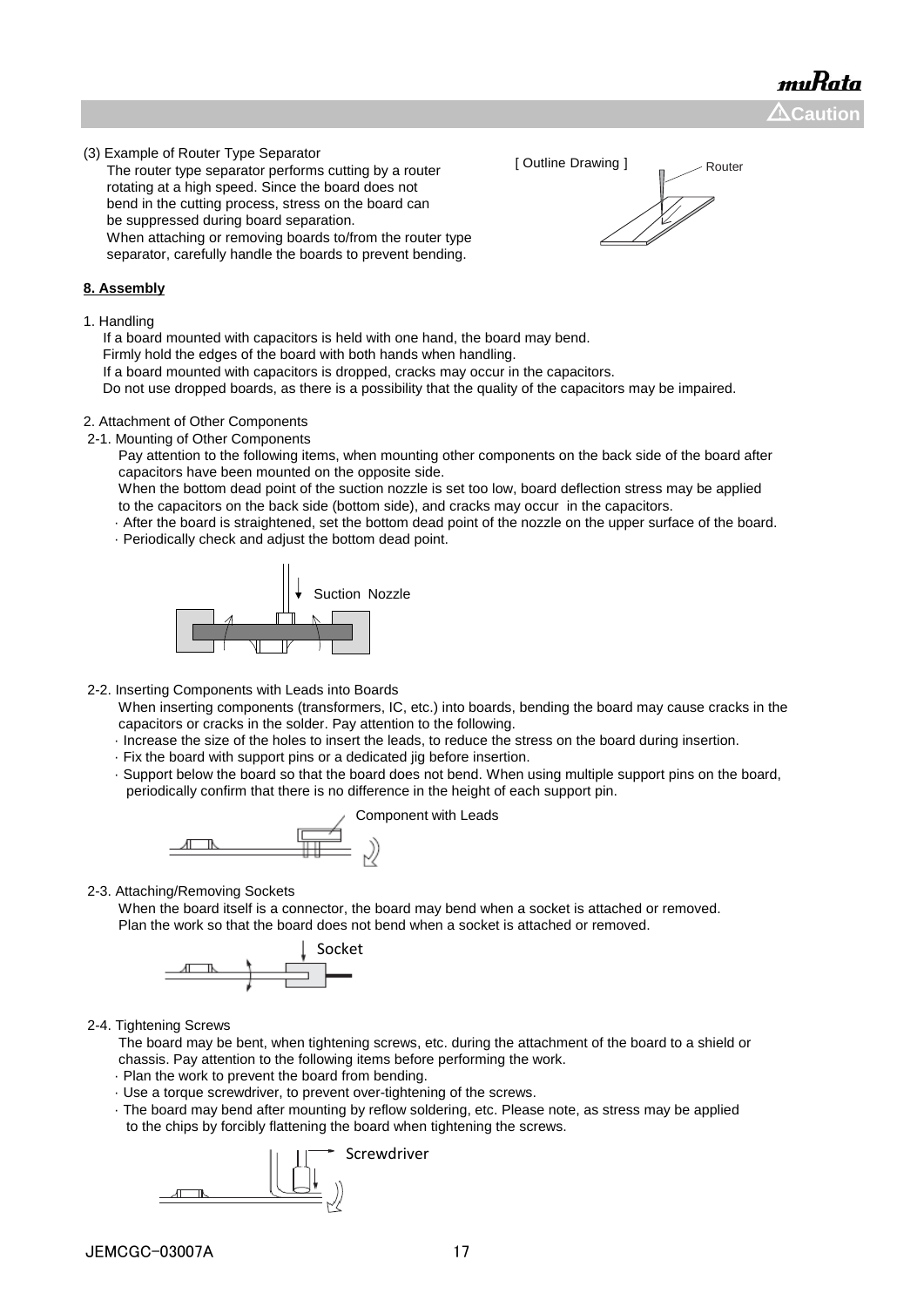#### ■ Others

#### **1. Under Operation of Equipment**

- 1-1. Do not touch a capacitor directly with bare hands during operation in order to avoid the danger of an electric shock.
- 1-2. Do not allow the terminals of a capacitor to come in contact with any conductive objects (short-circuit). Do not expose a capacitor to a conductive liquid, inducing any acid or alkali solutions.
- 1-3. Confirm the environment in which the equipment will operate is under the specified conditions.
	- Do not use the equipment under the following environments.
	- (1) Being spattered with water or oil.
	- (2) Being exposed to direct sunlight.
	- (3) Being exposed to ozone, ultraviolet rays, or radiation.
	- (4) Being exposed to toxic gas (e.g., hydrogen sulfide, sulfur dioxide, chlorine, ammonia gas etc.)
	- (5) Any vibrations or mechanical shocks exceeding the specified limits.
	- (6) Moisture condensing environments.
- 1-4. Use damp proof countermeasures if using under any conditions that can cause condensation.

#### **2. Others**

- 2-1. In an Emergency
- (1) If the equipment should generate smoke, fire, or smell, immediately turn off or unplug the equipment. If the equipment is not turned off or unplugged, the hazards may be worsened by supplying continuous power.
- (2) In this type of situation, do not allow face and hands to come in contact with the capacitor or burns may be caused by the capacitor's high temperature.
- 2-2. Disposal of waste

 When capacitors are disposed of, they must be burned or buried by an industrial waste vendor with the appropriate licenses.

- 2-3. Circuit Design
- (1) Addition of Fail Safe Function

 Capacitors that are cracked by dropping or bending of the board may cause deterioration of the insulation resistance, and result in a short. If the circuit being used may cause an electrical shock, smoke or fire when a capacitor is shorted, be sure to install fail-safe functions, such as a fuse, to prevent secondary accidents.

 (2) Capacitors used to prevent electromagnetic interference in the primary AC side circuit, or as a connection/insulation, must be a safety standard certified product, or satisfy the contents stipulated in the Electrical Appliance and Material Safety Law. Install a fuse for each line in case of a short.

(3) This series is not safety standard certified products.

#### 2-4. Remarks

 Failure to follow the cautions may result, worst case, in a short circuit and smoking when the product is used. The above notices are for standard applications and conditions. Contact us when the products are used in special mounting conditions.

 Select optimum conditions for operation as they determine the reliability of the product after assembly. The data herein are given in typical values, not guaranteed ratings.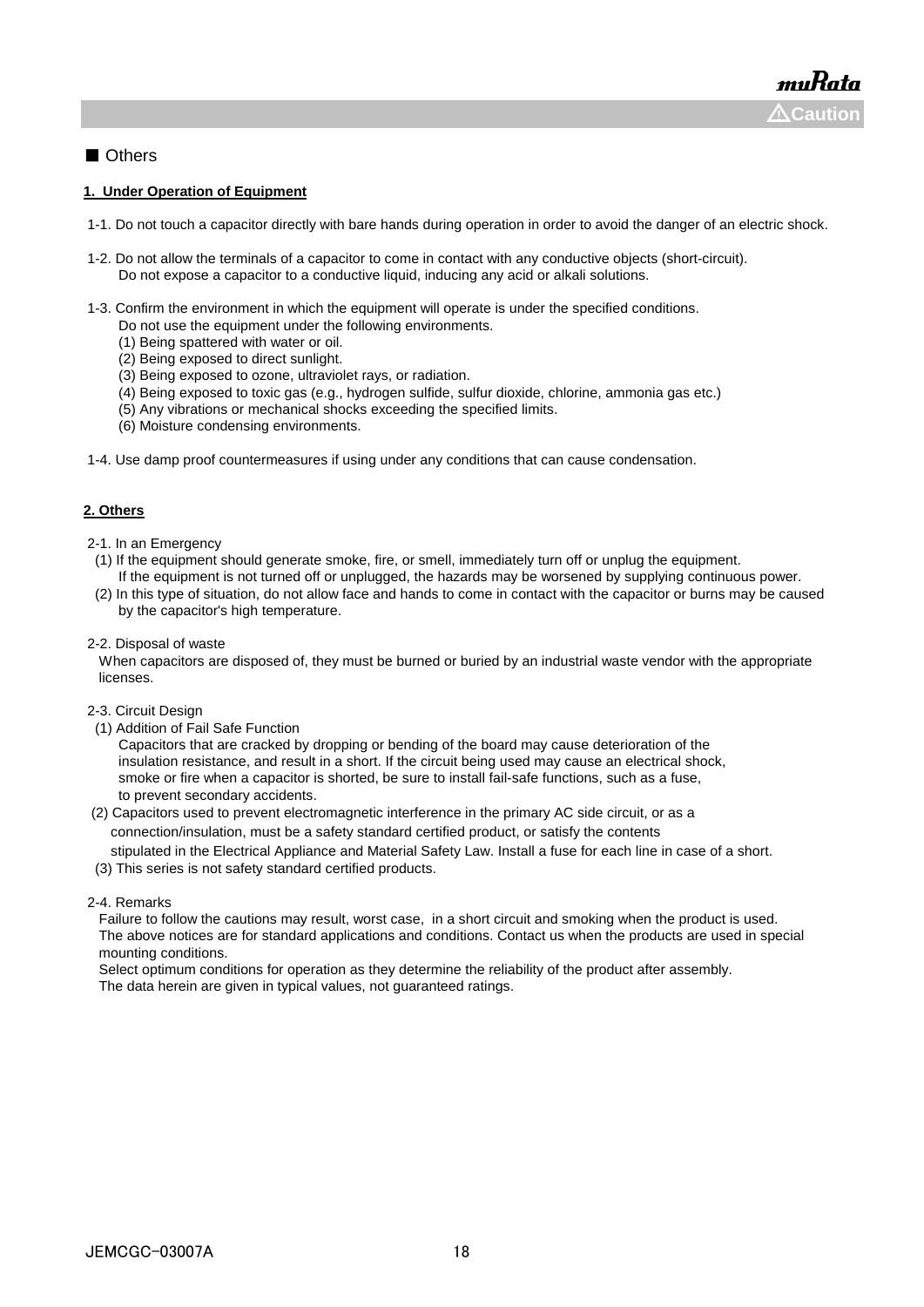muRata **Noti** 

#### ■ Rating

#### **1.Operating Temperature**

- 1. The operating temperature limit depends on the capacitor.
- 1-1. Do not apply temperatures exceeding the maximum operating temperature. It is necessary to select a capacitor with a suitable rated temperature that will cover the operating temperature range. It is also necessary to consider the temperature distribution in equipment and the seasonal temperature variable factor.
- 1-2. Consider the self-heating factor of the capacitor The surface temperature of the capacitor shall not exceed the maximum operating temperature including self-heating.

#### **2.Atmosphere Surroundings (gaseous and liquid)**

- 1. Restriction on the operating environment of capacitors.
- 1-1. Capacitors, when used in the above, unsuitable, operating environments may deteriorate due to the corrosion of the terminations and the penetration of moisture into the capacitor.
- 1-2. The same phenomenon as the above may occur when the electrodes or terminals of the capacitor are subject to moisture condensation.
- 1-3. The deterioration of characteristics and insulation resistance due to the oxidization or corrosion of terminal electrodes may result in breakdown when the capacitor is exposed to corrosive or volatile gases or solvents for long periods of time.

#### **3.Piezo-electric Phenomenon**

1. When using high dielectric constant type capacitors in AC or pulse circuits, the capacitor itself vibrates at specific frequencies and noise may be generated. Moreover, when the mechanical vibration or shock is added to capacitor, noise may occur.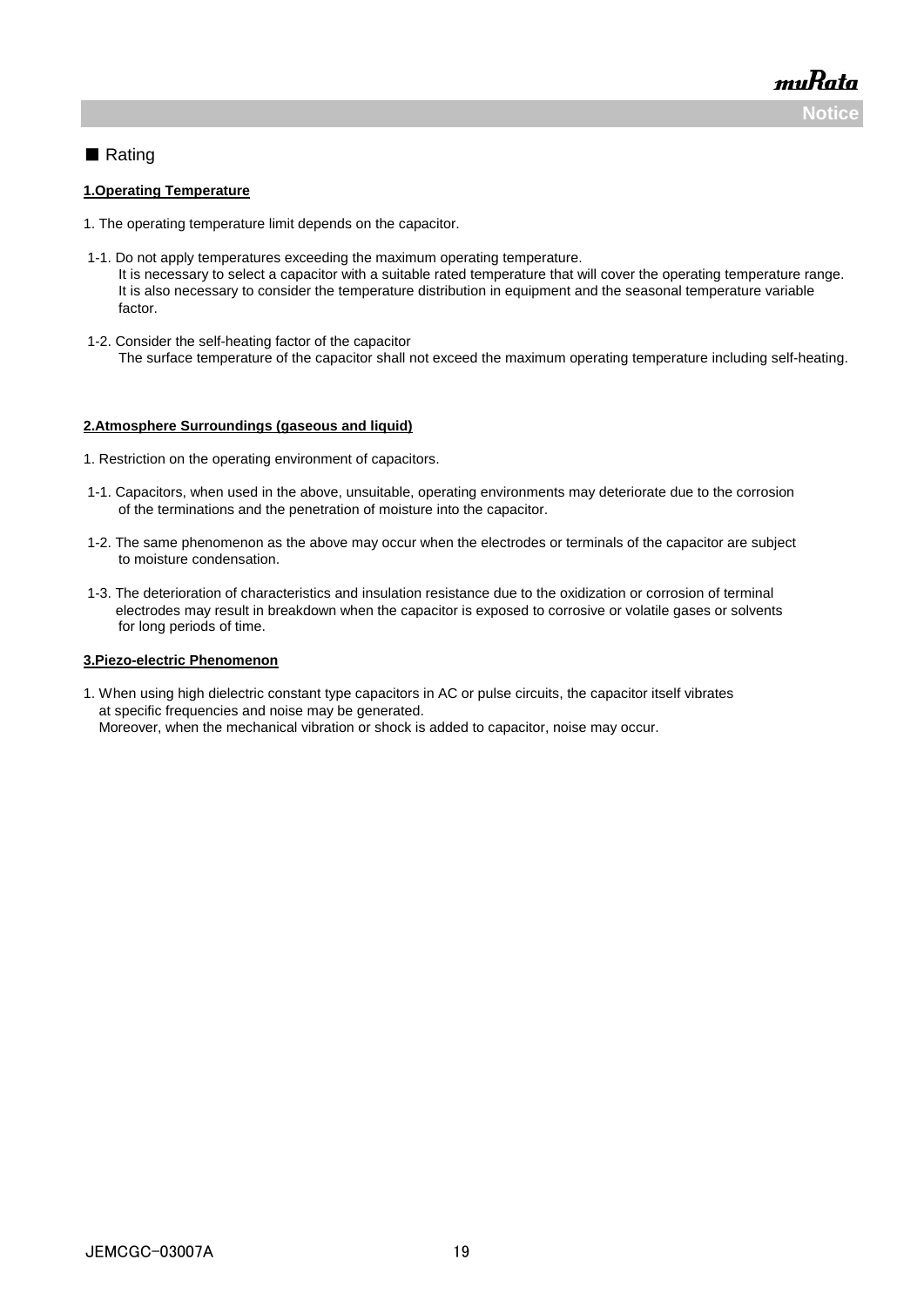#### ■Soldering and Mounting

#### **1.PCB Design**

Pattern Forms

- 1. Notice for Pattern Forms
- 1-1. Unlike leaded components, chip components are susceptible to flexing stresses since they are mounted directly on the substrate. They are also more sensitive to mechanical and thermal stresses than leaded components. Excess solder fillet height can multiply these stresses and cause chip cracking. When designing substrates, take land patterns and dimensions into consideration to eliminate the possibility of excess solder fillet height.
- 1-2. There is a possibility of chip cracking caused by PCB expansion/contraction with heat, because stress on a chip is different depending on PCB material and structure.When the thermal expansion coefficient greatly differs between the board used for mounting and the chip,it will cause cracking of the chip due to the thermal expansion and contraction. When capacitors are mounted on a fluorine resin printed circuit board or on a single-layered glass epoxy board, it may also cause cracking of the chip for the same reason.

| allon Lonno                                               | Prohibited                                                    | Correct                                                   |
|-----------------------------------------------------------|---------------------------------------------------------------|-----------------------------------------------------------|
| Placing Close to Chassis                                  | Chassis<br>Solder (ground)<br>Electrode Pattern<br>in section | Solder Resist<br>in section                               |
| Placing of Chip<br>Components<br>and Leaded<br>Components | Lead Wire<br>in section                                       | <b>Solder Resist</b><br>in section                        |
| Placing of Leaded<br>Components<br>after Chip Component   | Soldering Iron<br><b>Lead Wire</b><br>in section              | <b>Solder Resist</b><br>in section                        |
| <b>Lateral Mounting</b>                                   |                                                               | <b>Solder Resist</b><br><u>Mille Mallet Mallet Montan</u> |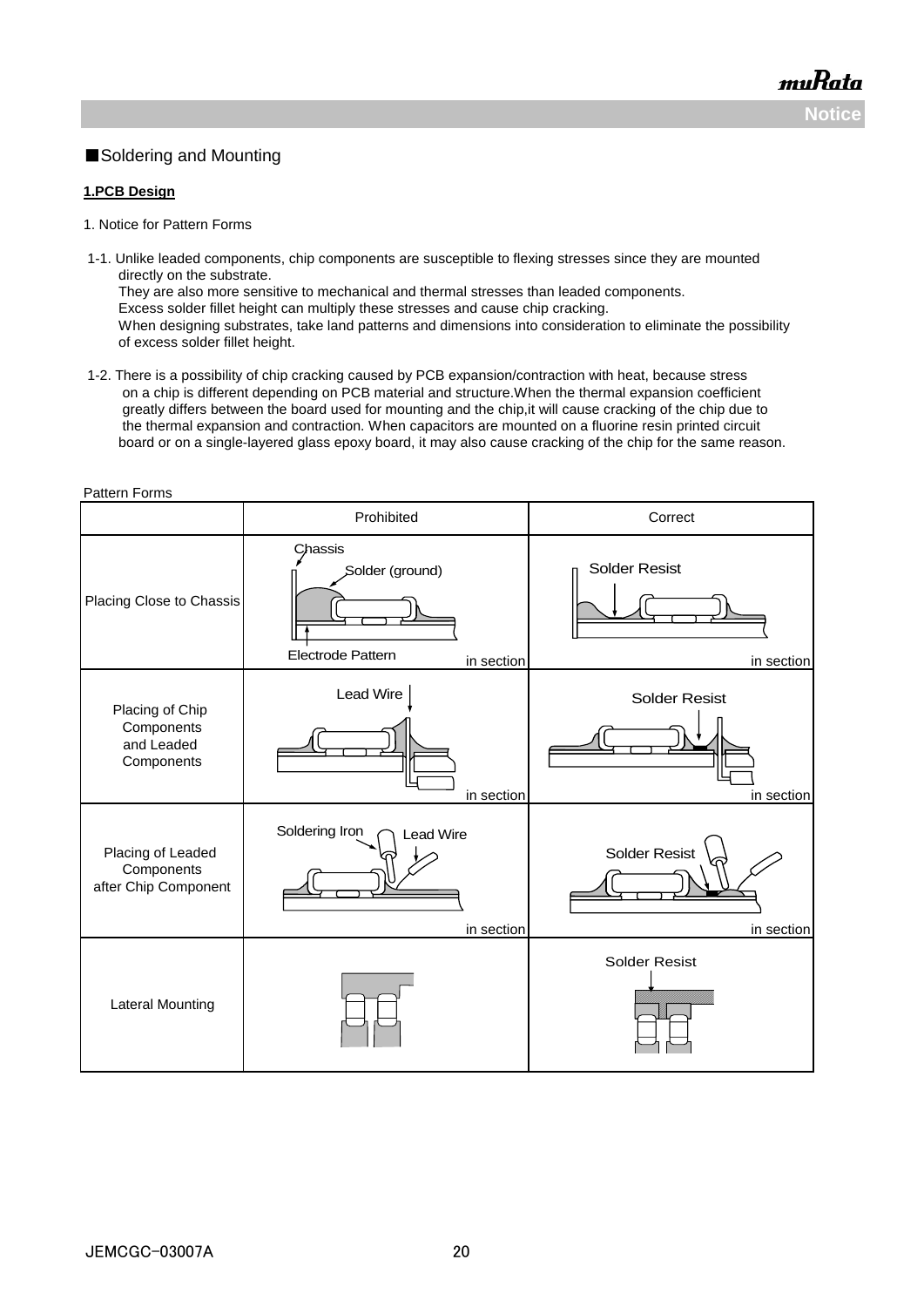**Notice**

#### 2. Land Dimensions

 2-1. Chip capacitors can be cracked due to the stress of PCB bending , etc. if the land area is larger than needed and has an excess amount of solder. Please refer to the land dimensions in table 1 for flow soldering, table 2 for reflow soldering.

 Please confirm the suitable land dimension by evaluating of the actual SET / PCB.

c//<br>Solder Resist Chip Capacitor Land

| <b>Series</b>       | Chip<br>Dimension<br>(L/W)<br>Code | Chip(LxW)         | a                     | b              | с                     |
|---------------------|------------------------------------|-------------------|-----------------------|----------------|-----------------------|
| $G \square \square$ | 18                                 | $1.6 \times 0.8$  | $0.6 \text{ to } 1.0$ | $0.8$ to $0.9$ | $0.6 \text{ to } 0.8$ |
| $G \square \square$ | 21                                 | $2.0 \times 1.25$ | 1.0 to $1.2$          | $0.9$ to 1.0   | $0.8$ to 1.1          |
| $G \square \square$ | 31                                 | $3.2 \times 1.6$  | 2.2 to $2.6$          | 1.0 to 1.1     | 1.0 to $1.4$          |

Flow soldering can only be used for products with a chip size of 1.6x0.8mm to 3.2x1.6mm. (in mm)

#### Table 2 Reflow Soldering Method

| <b>Series</b>       | Chip Dimension<br>(L/W) Code | Chip(LxW)         | a          | b          | c          |
|---------------------|------------------------------|-------------------|------------|------------|------------|
| $G \square \square$ | 18                           | $1.6 \times 0.8$  | 0.6 to 0.8 | 0.6 to 0.7 | 0.6 to 0.8 |
| $G \square \square$ | 21                           | $2.0 \times 1.25$ | 1.0 to 1.4 | 0.6 to 0.8 | 1.2 to 1.4 |
| $G \square \square$ | 31                           | $3.2 \times 1.6$  | 1.8 to 2.0 | 0.9 to 1.2 | 1.5 to 1.7 |
| $G \square \square$ | 32                           | $3.2\times2.5$    | 2.0 to 2.4 | 1.0 to 1.2 | 1.8 to 2.3 |
| $G \square \square$ | 42                           | $4.5 \times 2.0$  | 2.8 to 3.4 | 1.2 to 1.4 | 1.4 to 1.8 |
| $G \square \square$ | 43                           | $4.5 \times 3.2$  | 3.0 to 3.5 | 1.2 to 1.4 | 2.3 to 3.0 |
| $G \square \square$ | 52                           | $5.7 \times 2.8$  | 4.0 to 4.6 | 1.4 to 1.6 | 2.1 to 2.6 |
| $G \square \square$ | 55                           | $5.7 \times 5.0$  | 4.0 to 4.6 | 1.4 to 1.6 | 3.5 to 4.8 |

(in mm)

<Applicable to beyond Rated Voltage of 200VDC>

2-2. Dimensions of Slit (Example)

 Preparing the slit helps flux cleaning and resin coating on the back of the capacitor.

 However, the length of the slit design should be as short as possible to prevent mechanical damage

in the capacitor.

A longer slit design might receive more severe mechanical stress from the PCB.

Recommended slit design is shown in the Table.



| LxW               | d              | е              |
|-------------------|----------------|----------------|
| $1.6 \times 0.8$  |                |                |
| $2.0 \times 1.25$ |                |                |
| $3.2 \times 1.6$  | $1.0 - 2.0$    | $3.2 \sim 3.7$ |
| $3.2 \times 2.5$  | $1.0 - 2.0$    | $4.1 - 4.6$    |
| $4.5 \times 2.0$  | $1.0 - 2.8$    | $3.6 - 4.1$    |
| $4.5 \times 3.2$  | $1.0 - 2.8$    | $4.8 - 5.3$    |
| $5.7 \times 2.8$  | $1.0 - 4.0$    | $4.4 \sim 4.9$ |
| $5.7\times5.0$    | 1.0 $\sim$ 4.0 | $6.6 \sim 7.1$ |

JEMCGC-03007A 21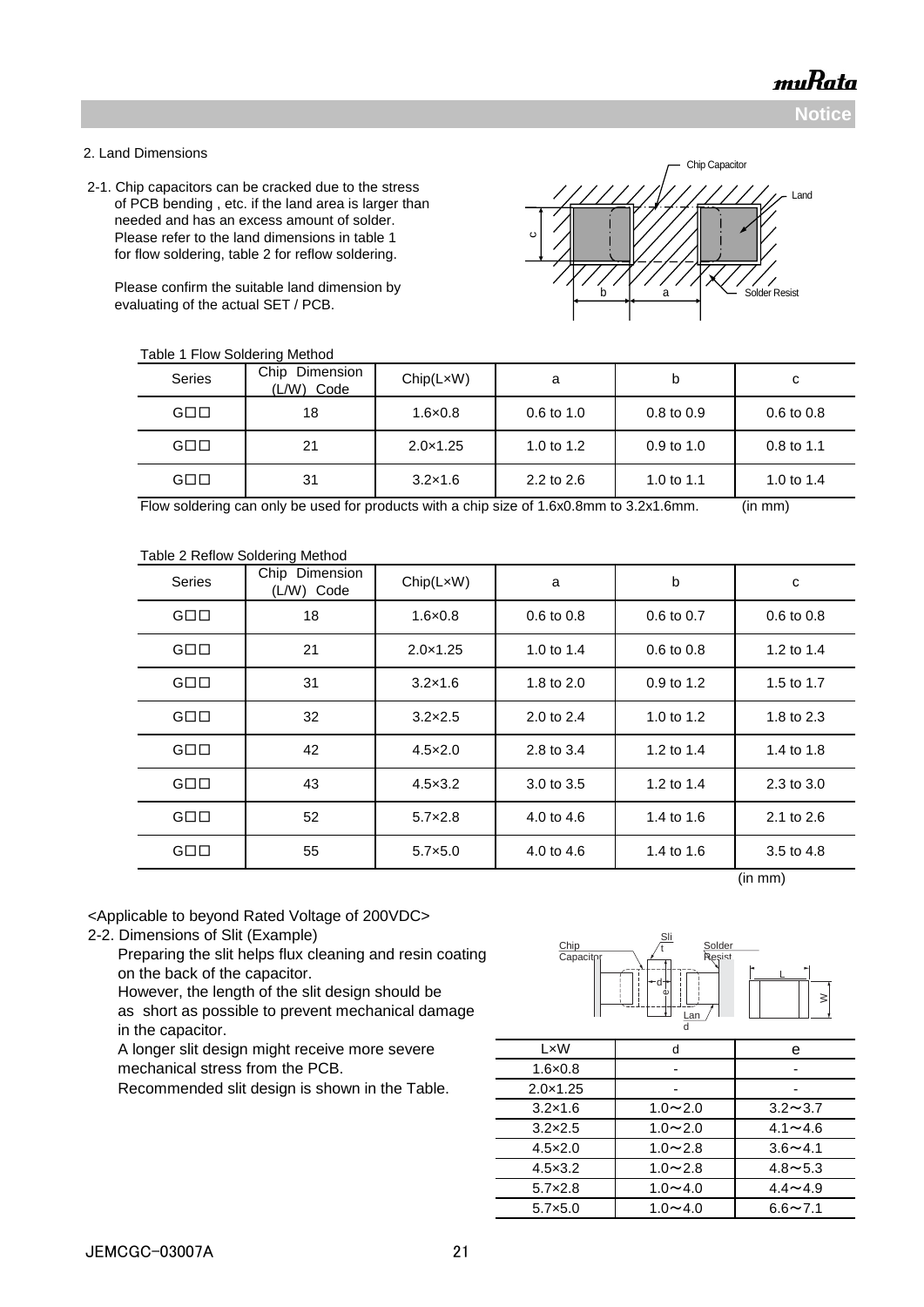## muRata **Noti**

#### 3. Board Design

 When designing the board, keep in mind that the amount of strain which occurs will increase depending on the size and material of the board.



#### **2.Adhesive Application**

1. Thin or insufficient adhesive can cause the chips to loosen or become disconnected during flow soldering. The amount of adhesive must be more than dimension c, shown in the drawing at right, to obtain the correct bonding strength. The chip's electrode thickness and land thickness must also be taken into consideration.



- 2. Low viscosity adhesive can cause chips to slip after mounting. The adhesive must have a viscosity of 5000Pa • s (500ps) min. (at 25℃)
- 3. Adhesive Coverage

| Size (LxW) (in mm) | Adhesive Coverage* |
|--------------------|--------------------|
| $1.6 \times 0.8$   | $0.05$ mg min.     |
| $2.0 \times 1.25$  | $0.1$ mg min.      |
| $3.2 \times 1.6$   | $0.15mg$ min.      |
|                    | *Nominal Value     |

#### **3.Adhesive Curing**

1. Insufficient curing of the adhesive can cause chips to disconnect during flow soldering and causes deterioration in the insulation resistance between the terminations due to moisture absorption. Control curing temperature and time in order to prevent insufficient hardening.

#### **4.Flux (for Flow soldering)**

- 1. An excessive amount of flux generates a large quantity of flux gas, which can cause a deterioration of solderability, so apply flux thinly and evenly throughout. (A foaming system is generally used for flow solderring.)
- 2. Flux containing too high a percentage of halide may cause corrosion of the terminations unless there is sufficient cleaning. Use flux with a halide content of 0.1% max.
- 3. Do not use strong acidic flux.
- 4. Do not use water-soluble flux.\* (\*Water-soluble flux can be defined as non-rosin type flux including wash-type flux and non-wash-type flux.)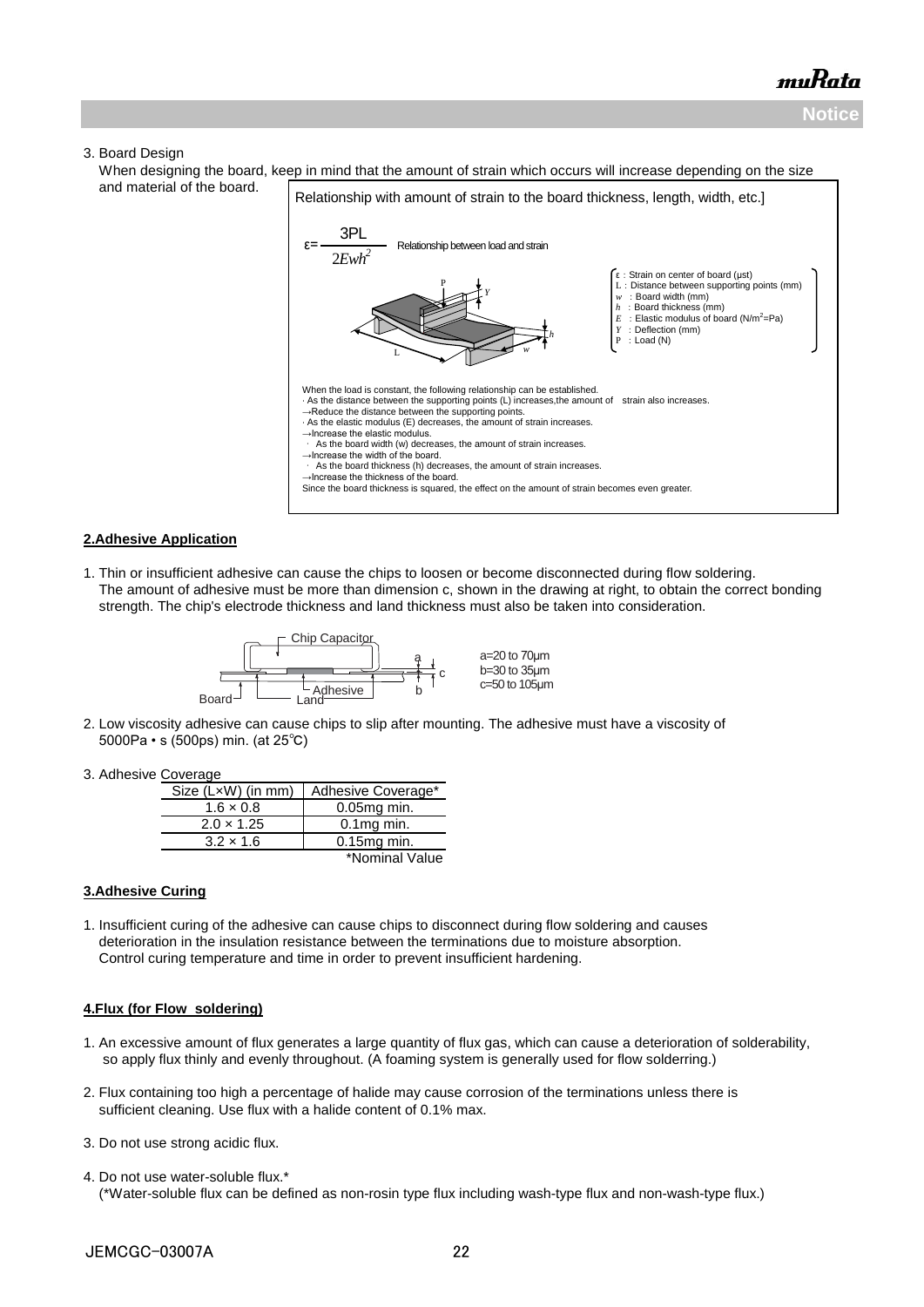

#### **5.Flow Soldering**

 Set temperature and time to ensure that leaching of the terminations does not exceed 25% of the chip end area as a single chip (full length of the edge A-B-C-D shown at right) and 25% of the length A-B shown as mounted on substrate.



#### **6.Reflow soldering**

 The halogen system substance and organic acid are included in solder paste, and a chip corrodes by this kind of solder paste.

Do not use strong acid flux.

Do not use water-soluble flux.\*

(\*Water-soluble flux can be defined as non-rosin type flux including wash-type flux and non-wash-type flux.)

#### **7.Washing**

- 1. Please evaluate the capacitor using actual cleaning equipment and conditions to confirm the quality, and select the solvent for cleaning.
- 2. Unsuitable cleaning solvent may leave residual flux or other foreign substances, causing deterioration of electrical characteristics and the reliability of the capacitors.
- 3. Select the proper cleaning conditions.
- 3-1. Improper cleaning conditions (excessive or insufficient) may result in the deterioration of the performance of the capacitors.

#### **8.Coating**

1. A crack may be caused in the capacitor due to the stress of the thermal contraction of the resin during curing process. The stress is affected by the amount of resin and curing contraction. Select a resin with low curing contraction. The difference in the thermal expansion coefficient between a coating resin or a molding resin and the capacitor may cause the destruction and deterioration of the capacitor such as a crack or peeling, and lead to the deterioration of insulation resistance or dielectric breakdown.

 Select a resin for which the thermal expansion coefficient is as close to that of the capacitor as possible. A silicone resin can be used as an under-coating to buffer against the stress.

2. Select a resin that is less hygroscopic.

 Using hygroscopic resins under high humidity conditions may cause the deterioration of the insulation resistance of a capacitor. An epoxy resin can be used as a less hygroscopic resin.

3.The halogen system substance and organic acid are included in coating material, and a chip corrodes by the kind of Coating material. Do not use strong acid type.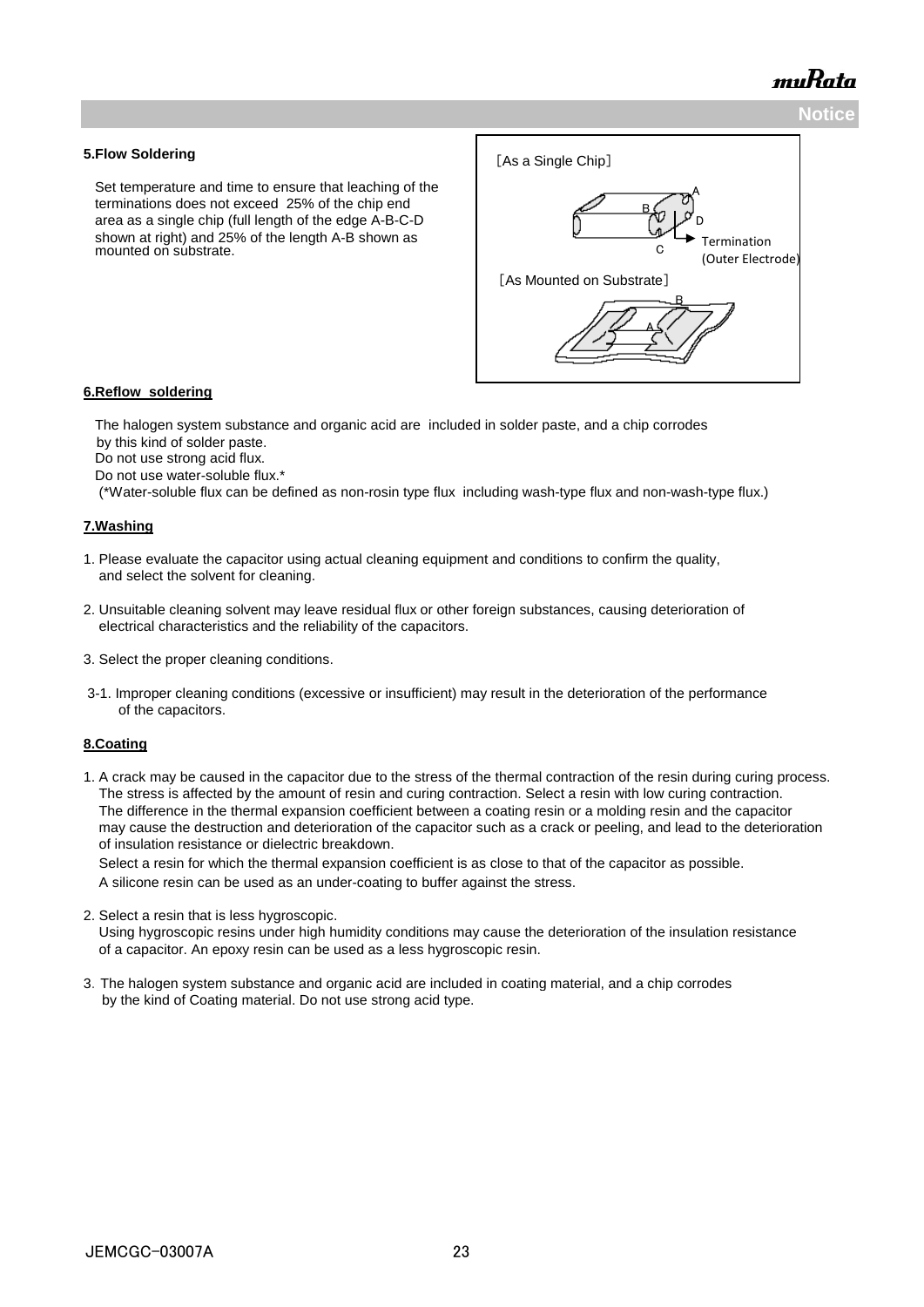**Notice**

muRata

#### ■ Others **1.Transportation**

- 1. The performance of a capacitor may be affected by the conditions during transportation.
- 1-1. The capacitors shall be protected against excessive temperature, humidity and mechanical force during transportation.
	- (1) Climatic condition
		- ・ low air temperature : -40℃
		- ・ change of temperature air/air : -25℃/+25℃
		- ・ low air pressure : 30 kPa
			- ・ change of air pressure : 6 kPa/min.
	- (2) Mechanical condition

 Transportation shall be done in such a way that the boxes are not deformed and forces are not directly passed on to the inner packaging.

- 1-2. Do not apply excessive vibration, shock, or pressure to the capacitor.
	- (1) When excessive mechanical shock or pressure is applied to a capacitor, chipping or cracking may occur in the ceramic body of the capacitor.
	- (2) When the sharp edge of an air driver, a soldering iron, tweezers, a chassis, etc. impacts strongly on the surface of the capacitor, the capacitor may crack and short-circuit.
- 1-3. Do not use a capacitor to which excessive shock was applied by dropping etc. A capacitor dropped accidentally during processing may be damaged.

#### **2.Characteristics Evaluation in the Actual System**

- 1. Evaluate the capacitor in the actual system,to confirm that there is no problem with the performance and specification values in a finished product before using.
- 2. Since a voltage dependency and temperature dependency exists in the capacitance of high dielectric type ceramic capacitors, the capacitance may change depending on the operating conditions in the actual system. Therefore,be sure to evaluate the various characteristics, such as the leakage current and noise absorptivity, which will affect the capacitance value of the capacitor.
- 3. In addition,voltages exceeding the predetermined surge may be applied to the capacitor by the inductance in the actual system. Evaluate the surge resistance in the actual system as required.